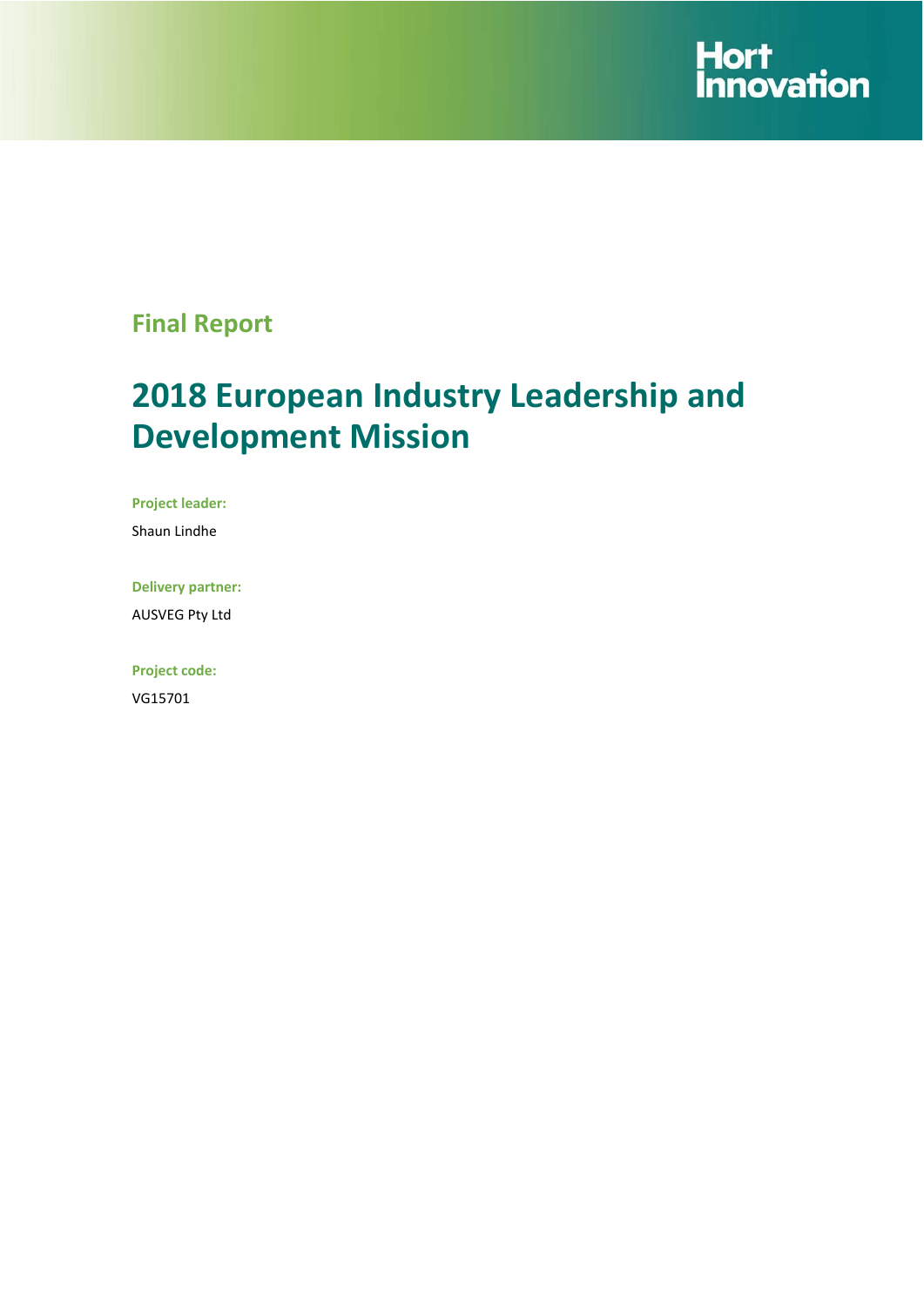#### **Project:**

2018 European Industry Leadership and Development Mission – VG15701

#### **Disclaimer:**

Horticulture Innovation Australia Limited (Hort Innovation) makes no representations and expressly disclaims all warranties (to the extent permitted by law) about the accuracy, completeness, or currency of information in this Final Report.

Users of this Final Report should take independent action to confirm any information in this Final Report before relying on that information in any way.

Reliance on any information provided by Hort Innovation is entirely at your own risk. Hort Innovation is not responsible for, and will not be liable for, any loss, damage, claim, expense, cost (including legal costs) or other liability arising in any way (including from Hort Innovation or any other person's negligence or otherwise) from your use or non‐use of the Final Report or from reliance on information contained in the Final Report or that Hort Innovation provides to you by any other means.

#### **Funding statement:**

This project has been funded by Hort Innovation, using the vegetable research and development levy and contributions from the Australian Government. Hort Innovation is the grower‐owned, not‐for‐profit research and development corporation for Australian horticulture.

#### **Publishing details:**

ISBN 978 0 7341 4435 5

Published and distributed by: Hort Innovation

Level 8 1 Chifley Square Sydney NSW 2000

Telephone: (02) 8295 2300

www.horticulture.com.au

© Copyright 2018 Horticulture Innovation Australia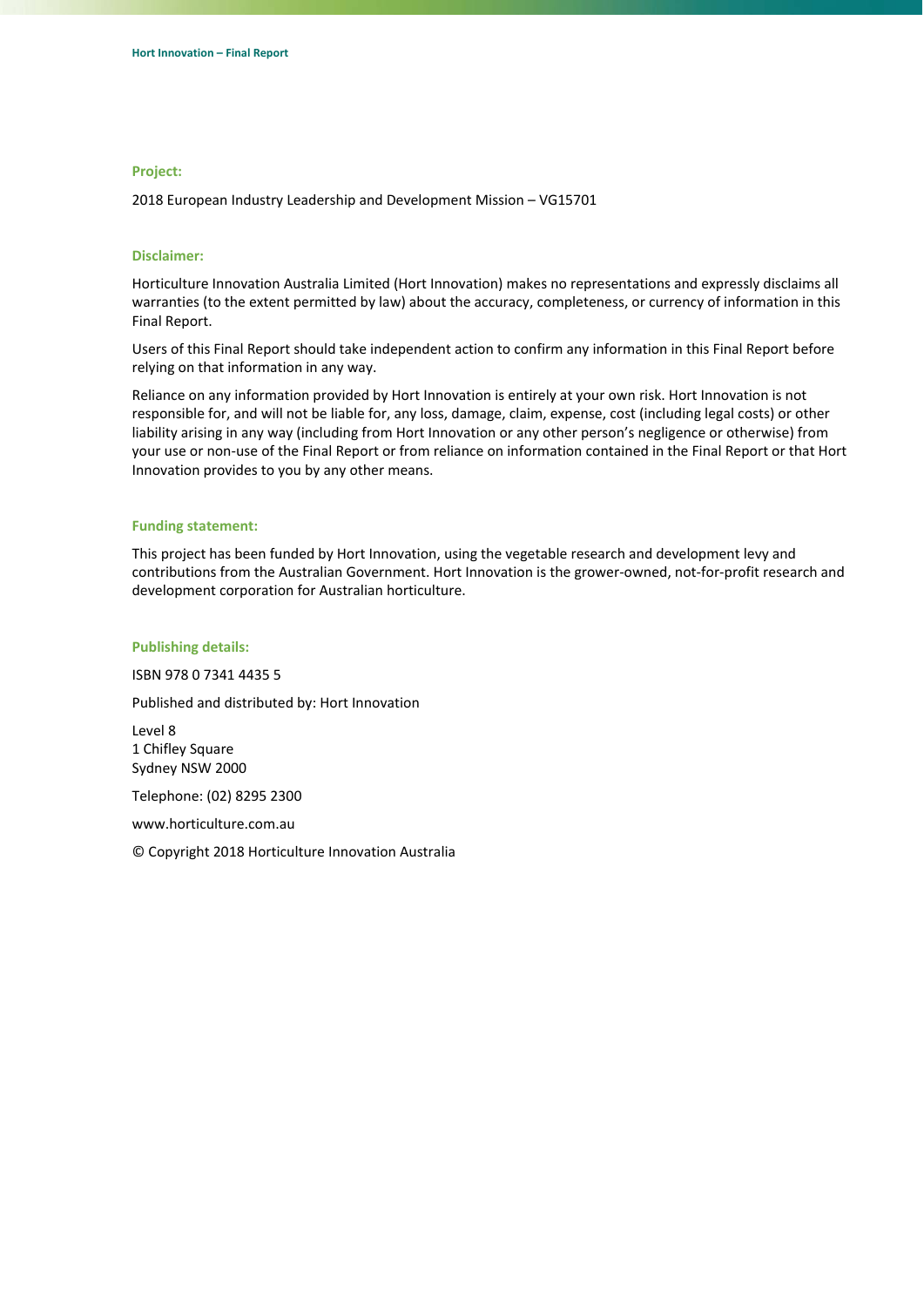# <span id="page-2-0"></span>**Content**

| <b>Content</b>                                                      | 3  |
|---------------------------------------------------------------------|----|
| <b>Summary</b>                                                      | 4  |
| <b>Keywords</b>                                                     | 5  |
| <b>Introduction</b>                                                 | 6  |
| <b>Methodology</b>                                                  | 7  |
| <b>Outputs</b>                                                      | 14 |
| <b>Outcomes</b>                                                     | 15 |
| <b>Monitoring and evaluation</b>                                    | 16 |
| <b>Recommendations</b>                                              | 17 |
| <b>Refereed scientific publications</b>                             | 18 |
| <b>Intellectual property, commercialisation and confidentiality</b> | 19 |
| <b>Acknowledgements</b>                                             | 20 |
| <b>Appendices</b>                                                   | 21 |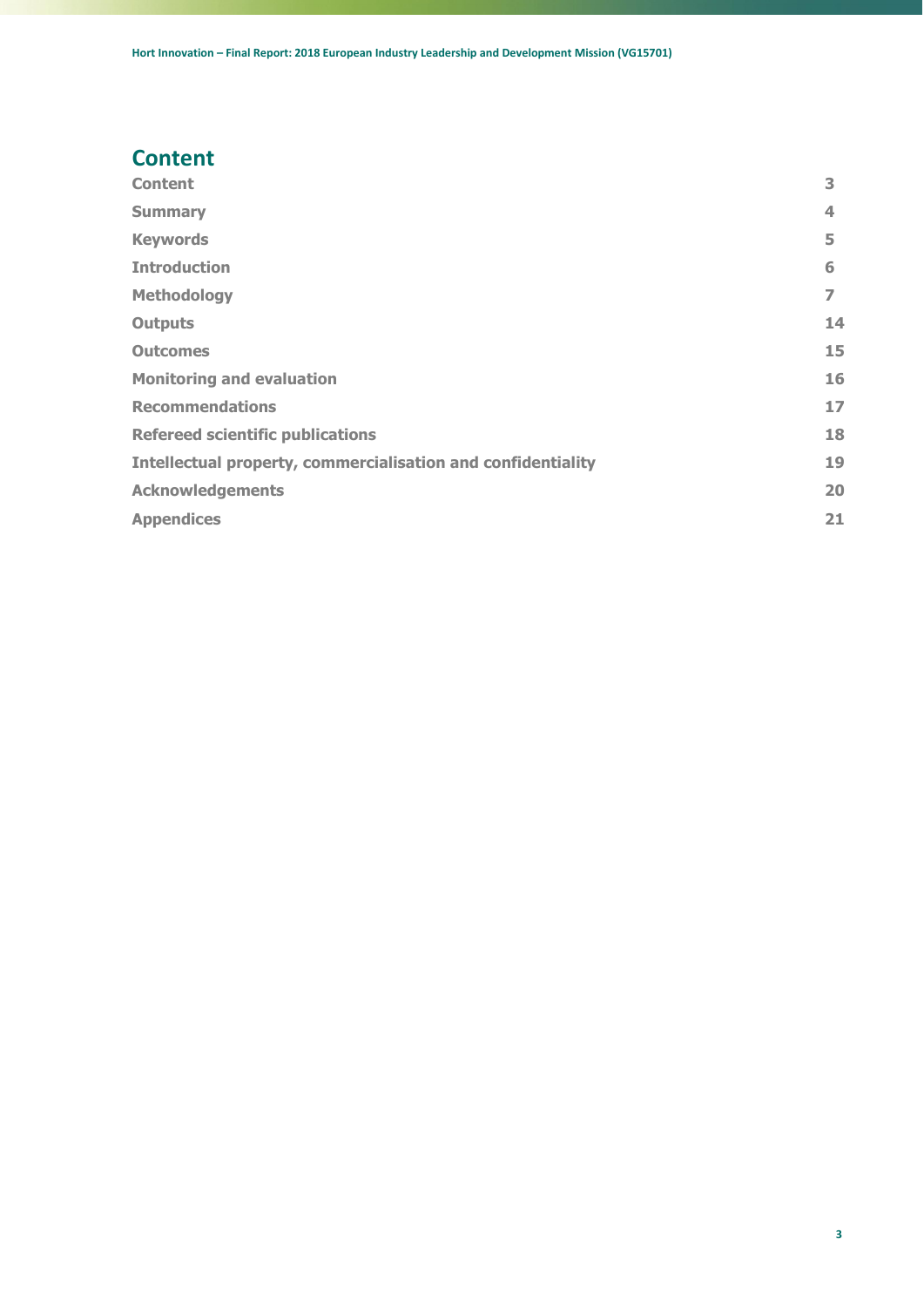### <span id="page-3-0"></span>**Summary**

The 2018 European Industry Leadership and Development Mission was held from 5-13 February and provided an opportunity for eight vegetable levy payers to visit the Berlin Fruit Logistica trade show – the world's premier international meeting place for the fresh produce trade – as well as the Berlin wholesale market and leading researchers and agribusinesses in the Netherlands. The mission was funded by Hort Innovation using the vegetable research and development levy, voluntary contributions from vegetable growing businesses and contributions from the Australian Government.

The primary objective of the mission was to ensure that members of the Australian vegetable industry were exposed to the latest technical innovations, industry research and industry networks through their participation at the Berlin Fruit Logistica, the world's leading fresh produce trade show, as well as gaining a hands-on, comprehensive understanding and appreciation of the European vegetable industry to bring back home to evaluate their own businesses and the national industry as a whole. The mission also provides a unique opportunity to interact with members of their local industry to strengthen their local networks that will be beneficial following the completion of the mission.

The experiences gained on the mission are then disseminated to growers through a variety of methods, including a report to Hort Innovation, article in leading industry publications Vegetables Australia and the AUSVEG Weekly Update and widespread dissemination by participating growers through their local networks, to ensure that the lessons learned from the mission are accessible to the wider industry to provide insights into current and emerging trends in the global fresh produce industry.

The mission incorporated attendance at the Berlin Fruit Logistica, the world's largest trade show for the fresh produce industry, as well as tours of Berlin's wholesale market (Berliner Groβmarkt), leading Dutch research organisation Wageningen University, and leading Dutch seed company Rijk Zwaan and one of the world's most innovative and unique food producers Koppert Cress.

Written evaluations were undertaken by participants to provide a record of each day's events and ensure information was retained, while debriefing sessions were held regularly discuss key points of interest and insights that could be brought to Australia. This feedback has been included to form recommendations for future international study mission projects to ensure they remain relevant, interesting and worthwhile to delegates and the wider industry.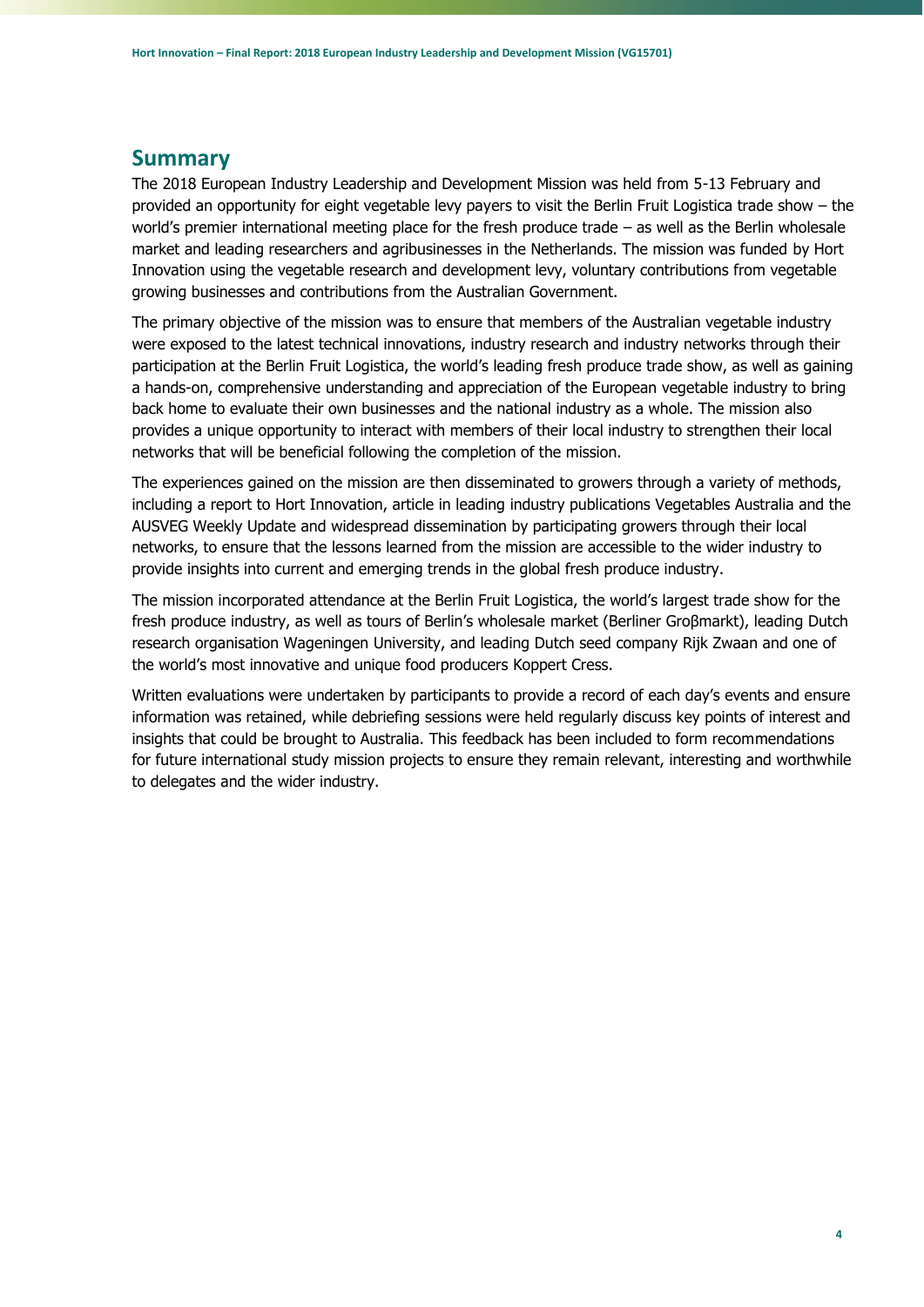#### <span id="page-4-0"></span>**Keywords**

Industry Leadership and Development; vegetable industry; Berlin Fruit Logistica; European horticulture; networking; grower mission; grower tour; new technology; vegetable research; wholesale market; seed production; Wageningen University; Rijk Zwaan; Koppert Cress; AUSVEG; Hort Innovation.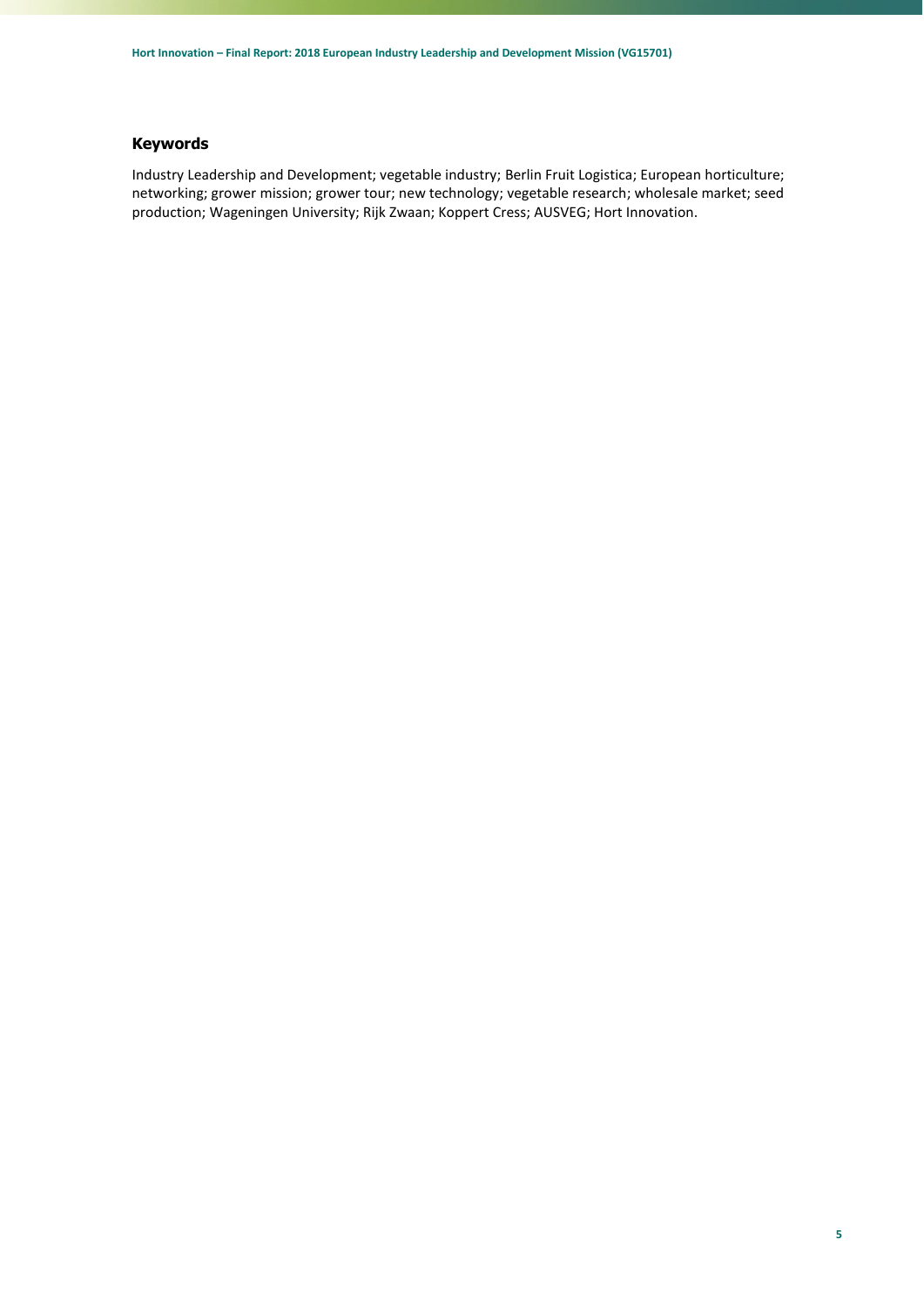### <span id="page-5-0"></span>**Introduction**

For many years, Australia's vegetable growers have benefited from the opportunity to attend Berlin Fruit Logistica, the world's largest trade show for the fresh produce industry, as well as attend international grower tours to key vegetable production regions around the world. These tours have successfully allowed participants to be exposed to the global horticulture industry and meet their peers in different countries to discuss similar challenges and practices, as well as network with the world's leading agribusinesses and researchers.

The ability to temporarily step away from Australian horticulture and gain a new perspective on the industry has helped to foster innovation in the Australian vegetable industry, as participants have brought back new knowledge and practices to improve the efficiency and profitability of their operations. Upon their return, participants have also shared their findings with their networks and through industry communications, allowing the wider Australian vegetable industry to benefit from the tour.

The key objective of the 2018 European Industry Leadership and Development mission was to provide an opportunity for leading members of the Australian vegetable industry to gain a fresh insight into the latest technologies and innovations, new production practices, machinery and strategies that are currently being used to advance the global horticulture industry.

To ensure participants received the greatest benefit from the mission, the itinerary included visits to Berlin Fruit Logistica, a wholesale market and other leading agribusinesses and research institutions in the European horticulture industry. Given the timing of the mission (early February, when Berlin Fruit Logistica is held), visits to growing regions were unsuitable given the winter conditions.

The itinerary was developed to ensure participants were exposed to a range of technologies and innovations, as well as networking opportunities with other industry stakeholders and agribusiness representatives at Berlin Fruit Logistica. Meetings were organised to ensure a diverse range of topics were discussed throughout the mission. This included on-farm production practices and innovations, research and development, and cutting-edge technologies and processes that have the potential to revolutionise the global horticulture industry.

Regular debriefings were held throughout the mission to discuss the key insights and highlights from the meetings undertaken. Participants were encouraged to take notes of meetings and completed an evaluation form to provide feedback on the success of the mission.

The 2018 European Industry Leadership and Development Mission was a strategic levy investment under the Hort Innovation Vegetable Fund.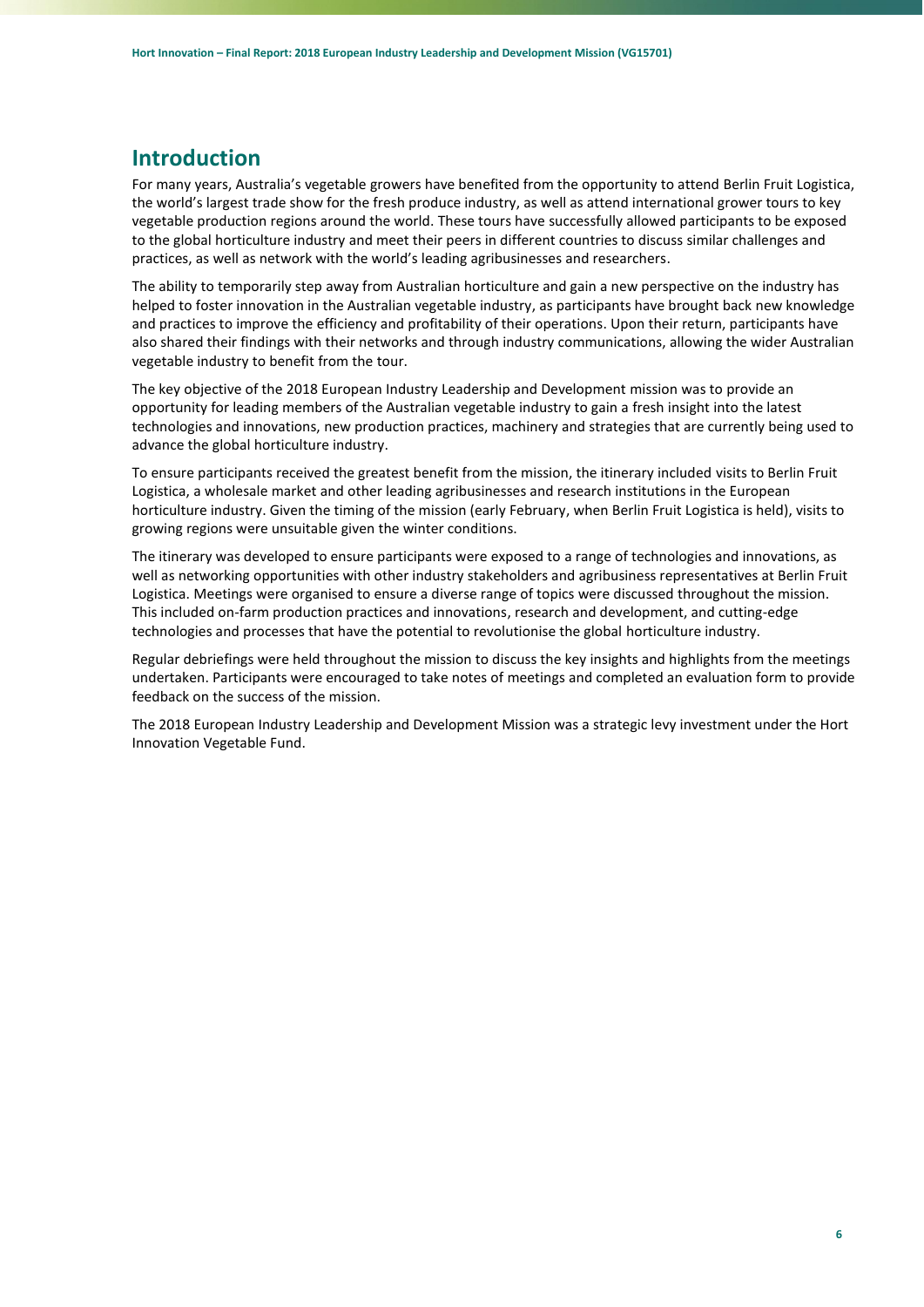# <span id="page-6-0"></span>**Methodology**

A detailed e-itinerary was provided to the eight vegetable levy payers who participated in the 2018 Industry Leadership and Development Mission prior to their arrival in Berlin, as well as a hardcopy booklet including the mission's itinerary and participant contact details, which outlined the meetings and planned activities for the mission.

For monitoring and evaluation purposes, participants were required to share their feedback on the Logistica and the various tours organised by the AUSVEG Mission Leader. Written feedback was also recorded in the participant's evaluation forms.

The below is a detailed summary of the events and activities that took place on the 2018 European Industry Leadership and Development Mission.

#### **Days 1 & 2: Monday 5 & Tuesday 6 February 2018**

*Travel Day* 

Participants travelled individually from Australia to Berlin, Germany.

#### **Day 3: Wednesday 7 February 2018**

#### *Berlin Fruit Logistica*

The 2018 European Industry Leadership and Development Mission began with the delegation attending the 2018 Berlin Fruit Logistica, the world's leading trade show for the fresh produce sector. The previous year's event attracted over 76,000 local and international delegates and featured 3,077 exhibitors; the 2018 Logistica surpassed those numbers, proving the event continues to be one of the premier meeting places for the international fresh produce industry. The 2018 Logistica featured around 78,000 delegates from 130 different countries, with the trade show featuring 3,239 exhibitors – 2,960 of which were international exhibitors. Such an expansive trade show provided the opportunity for the growers on the mission to split up and meet with numerous representatives from all different aspects of the fresh produce industry, from seed companies to agrichemical companies, farm machinery and robotic technology companies, packaging and logistics companies and all other areas of the supply chain. Delegates were encouraged to take notes of any stands of interest so that they could return for further discussions during the Logistica.

Throughout the time spent at the Logistica there were multiple networking events organised by AUSVEG for the participating growers to meet with representatives from some of the world's leading agribusinesses and to broaden their networks. These meetings were interspersed throughout the duration of the Logistica and included meetings with representatives from the following companies:

- Bayer
- Syngenta
- Rijk Zwaan
- Koppert Cress
- Produce Marketing Association

These companies hosted some or all of the growers at their stands and were generous with their time to discuss their products, services and experiences in the international fresh produce industry. These companies in turn were grateful for the chance to have face-time with some of Australia's leading vegetable growers to gain an insight into their concerns and issues that they face on farm back home. Many of these companies host the Australian vegetable industry delegation each year a mission travels to the Logistica and they continue to be highlights for the participating growers.

Throughout the Logistica, participants were able to explore new machinery and equipment on display that might generate efficiencies or improve production practices on their farms. Machinery exhibits make up an entire floor at Berlin Fruit Logistica, with growers stunned by the size and scale of the exhibition space, particularly as some stalls featured fully functioning machines to demonstrate how the technology worked.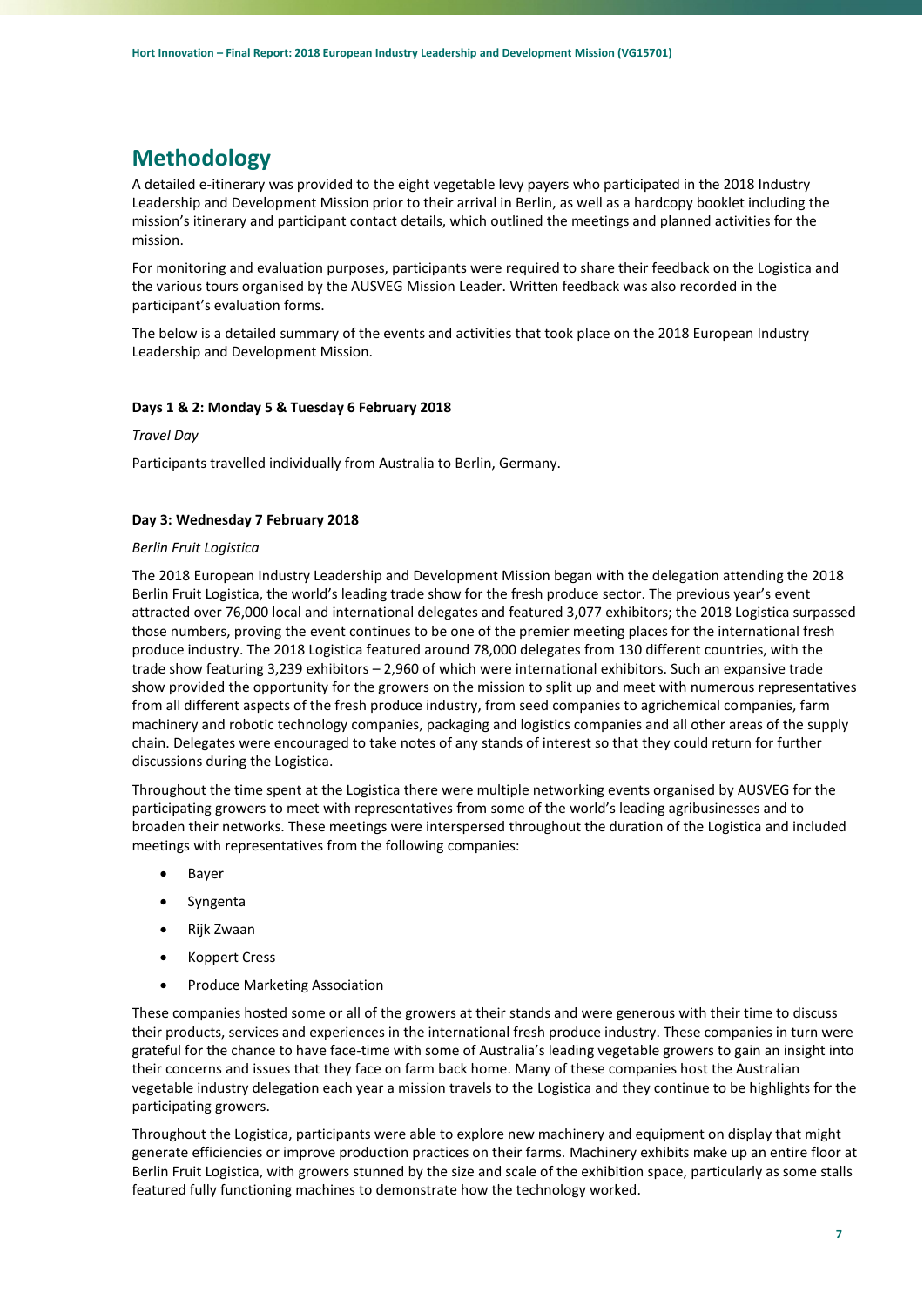Of particular interest was the latest innovations in product marketing and packaging that were on display from various different companies at the Logistica. Product innovations such as 'collective ingredient' packages that include the ingredients for a meal (such as a lasagne, ratatouille or risotto) so that consumers can pick them up in an easy and convenient way and cook the healthy meals at home. The packages also include clear plastic windows so that the consumer can see the produce before they buy it, responding to consumers' desire to be able to see their fruit and vegetables, as well as the recipes that consumers can use to cook their desired meal.



#### *Image 1.*

*Product packaging that includes the collective ingredients fort a healthy meal for consumers to conveniently pick up and cook at home. The packages also include meal recipes and clear plastic windows so that consumers can inspect the produce before purchasing.*

Another display of interest during the Logistica was the Alberts Smoothies juicing vending machine (one of the finalists for the Fruit Logistica Innovations Awards) that was available for delegates to create their own fruit and vegetable juices at the trade show. The automated station allows consumers to compile juices using a combination of their choice from strawberry, apple, blueberry, mango, raspberry, spinach, banana, celery, pineapple and beetroot.

The station was advertised for use at corporate offices, tapping into a potentially high-valued market for healthconscious professionals who want to eat healthily but who may find it inconvenient or too timely to incorporate into their daily lives – this juicing vending machine would provide them an opportunity to incorporate more healthy eating into their diets while being convenient and quick. While the vegetable juicing market in the Australian vegetable industry is relatively small (according to the Hort Innovation-funded report VG16016 Market opportunity for vegetable juices) targeting this market may be an opportunity for the industry to consider if it is looking to increase the consumption and popularity of vegetable-based juices, which would also provide an additional avenue for second-grade produce that does not meet the aesthetic specs of the retailers. The targeting of higher income-earning, health-conscious professionals is further emphasised by the inclusion of purified water and promoting the 'no sugar' element to the juices.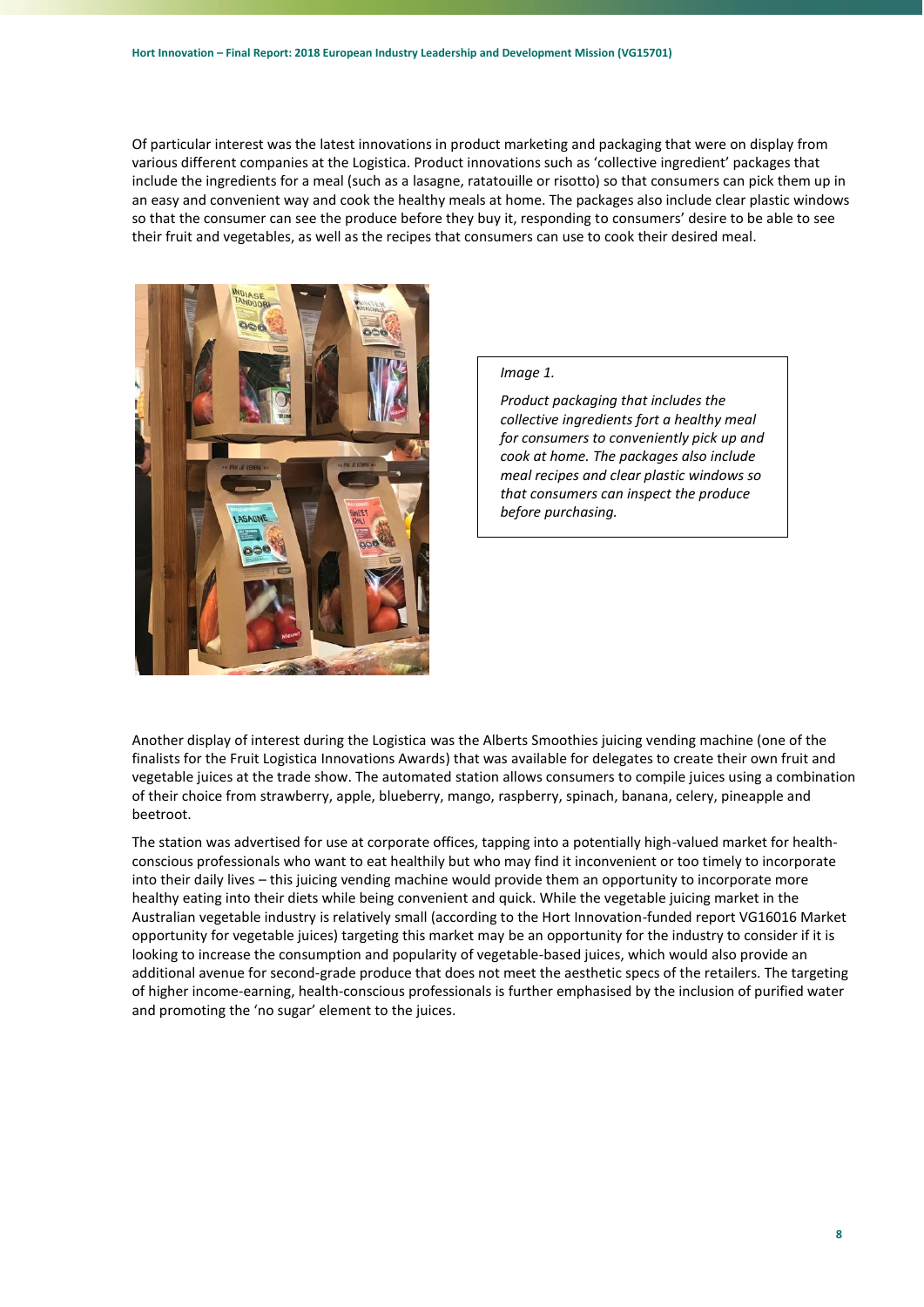

#### *Image 2.*

*Alberts Smoothies vending machines allow consumers to custom-build their own fruit and vegetable juices.*

#### **Day 4: Thursday 8 February**

#### *Berlin Fruit Logistica*

The delegation continued to visit different sections of the Logistica trade show. An important component of the Logistica trade show is the machinery component, which features a wide range of exhibitors displaying machinery (at times fully operational machinery) for every part of the supply chain from seedlings to on-farm, cold chain storage and transport and processing. The Australian delegation was particularly interested in the latest machinery and technology in salad washers and driers, automated robotic farm technology for both on-farm and for packaging/processing/sorting, and the latest innovations in automatic weeding. Visiting international exhibitors displaying these technological innovations was a great opportunity for the growers in the delegation to discuss the specifics of the machinery and assess the viability of its adoption and incorporation on their farms back home. The value of the networks and business connections made during these ad hoc visits may not be immediately apparent in the first few months following the mission, but over time these networks become hugely valuable for growers to investigate the newest innovations and technologies that can be incorporated on farm.

#### *Fruit Logistica Innovation Awards*

An important component of the Berlin Fruit Logistica is the Fruit Logistica Innovation Awards, which acknowledge the most innovative and ground-breaking advances and technologies that are taking place in the global fresh produce industry. This year's awards were awarded to highly-deserving candidates. The delegation had the opportunity to see the finalists at the trade show, which provided them with another avenue into the latest innovations in the global fresh produce industry.

The Gold Fruit Logistica Innovation Award went to Pook Coconut Chips from PookSpaFoods in Germany. The company was awarded the prize for its innovative crisps, which are made from Thai coconut without any oil or fat. These crisps ae available in a variety of flavours, including Original Sea Salt, Mango Sea Salt and Chocolate Sea Salt and are vegan, gluten-free and free from preservatives. They are designed to complement a salad, ice cream, cereal, yoghurt, or even as a standalone snack.

The Silver award went to Spanish company HM Clause for the dark brown tomato variety Adora. The Adora tomato is a variant of the variety Marmande, a particularly robust old ribbed beef tomato variety that ripens early, and has a balanced, intensely sweet and sour taste as well as excellent shelf-life, good firmness and good nutritional values.

The Bronze award went to the grass paper from the German paper mill Scheufelen for its organic packaging material that consists of up to 50 per cent fresh grass fibre and is completely recyclable and biodegradable. The use of grass fibres, a renewable raw material is designed to help reduce energy and water consumption and requires zero litres of water and 150kW/h of energy per tonne, compared to conventional pulp fibres, which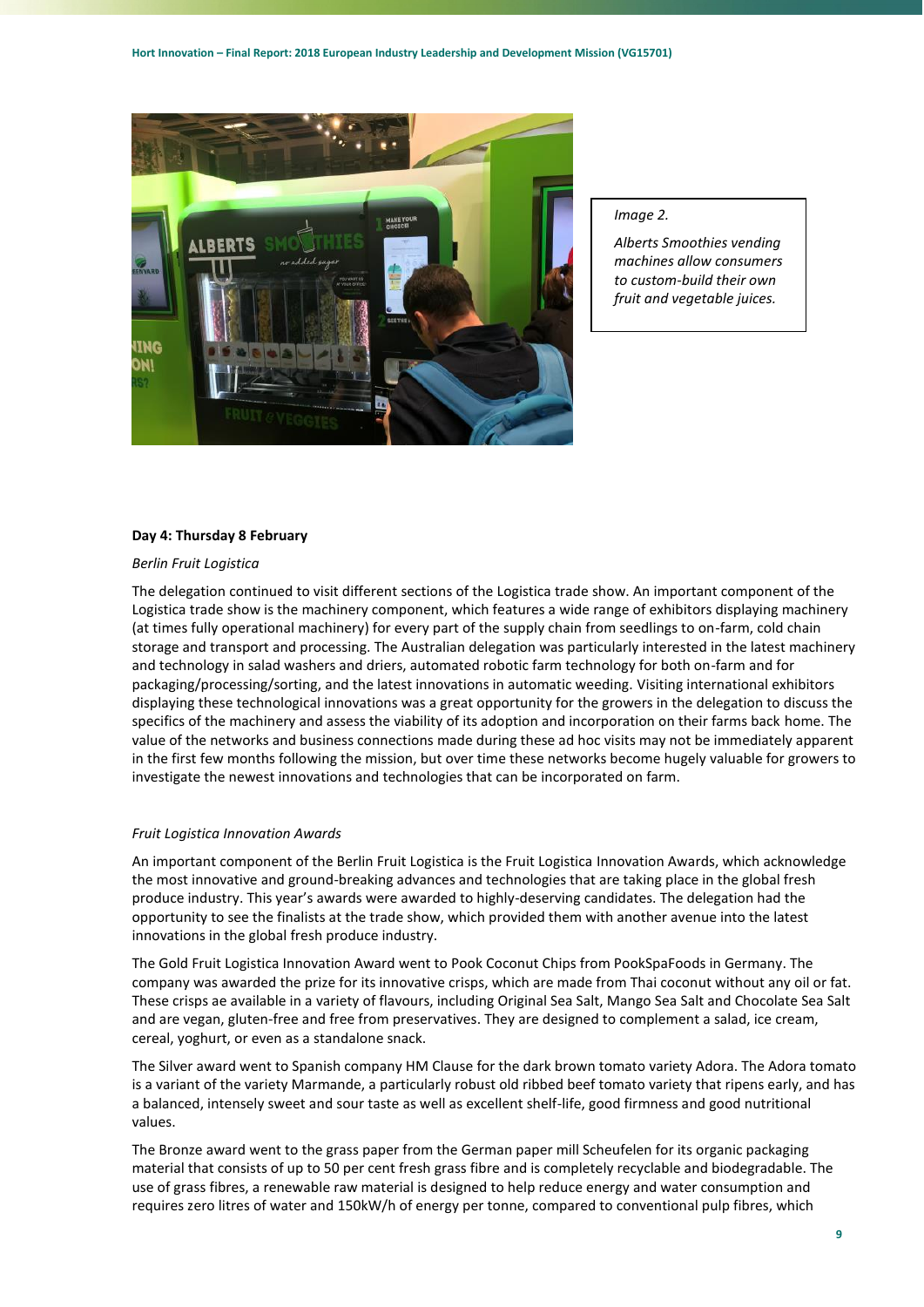require 30,000 litres of water and 6,000 kW/h of energy per tonne.

The other nominees for the 2018 Fruit Logistica Innovation Awards included:

H2Hybrid, H2Hydroponics, Spain

A patented nursery and irrigation system for hydroponic plant breeding using oxygen enrichment to reduce water consumption by up to 80 per cent and energy consumption by up to 25 per cent.

In-field Laboratory for Agricultural Testing, Croptimal, Israel

A mobile technological solution for carrying out accurate, real-time practical tests on crops, soil and water over a period of minutes rather than days.

LogoFrucht, Kellermeister Manns, Germany

A process for printing on fruit and vegetables of any shape. Round objects can be accurately and individually printed with a neutral, water-resistant, high-contrast food colouring which is gentle on the product.

Malver, Turatti, Italy

An electromechanical system for the precise automatic peeling of all kinds of pitted and halved mangos with an average capacity of approximately 48 pieces per minute.

The Alberts Smoothie Station, Alberts powered by Greenyard, Belgium

A smoothie vending machine that prepares 100 per cent natural smoothies from frozen fruits and vegetables based on the user's own individual selection and recipe.

Ulti-Mite Swirski, Koppert Biological Systems, Netherlands

A compostable bag containing a breeding medium for the predatory mite Amblyseius swirskii developed for the biological control of thrips (patent-pending).

Wasabi Giftbox, East4Fresh – Color2Food, Netherlands

A gift box made of untreated wood containing a fresh wasabi rhizome and a wasabi rasp, described as "an additive-free umami adventure for the kitchen or dining table".

#### *Trend report*

A new initiative of the 2018 Berlin Fruit Logistica was the publication of Fruit Logistics Trend report. This report was made freely available to delegates at the Logistica as well as interested parties online via the Berlin Fruit Logistica website. This report gives a forecast into the future trends that will impact the future of the global fresh produce industry and is broken into the following topics:

Megatrends affecting fresh produce

This section of the report details the global megatrends that will have a tremendous impact on the future of fresh produce production, storage, consumption and research. These megatrends are further broken down into factors that include: Demographic asymmetries; Economic globalisation; Resource constraints; Innovation acceleration; New governance models; and Evolving consumption.

Future trends in the fresh fruit and vegetable markets

This section delves into some of the factors that will affect the fresh fruit and vegetable market in more detail than the previous section, including the shifts in geographical influence and share of consumption, shifts in consumption occasions and changing channels to market.

The fruit and vegetable supply chain transition

This section investigates the issues with the fruit and vegetable supply chain that will need to be investigated to satisfy a growing global population and consumer expectations to increase the rapidity, flexibility, precision and transparency of supply.

Cold chain logistics and technology

This section lists the ideal innovation in logistics and technology to enable growers, suppliers and retailers to build faster, more reliable, flexible, precise and transparent supply chains. Each of these goals is investigated in more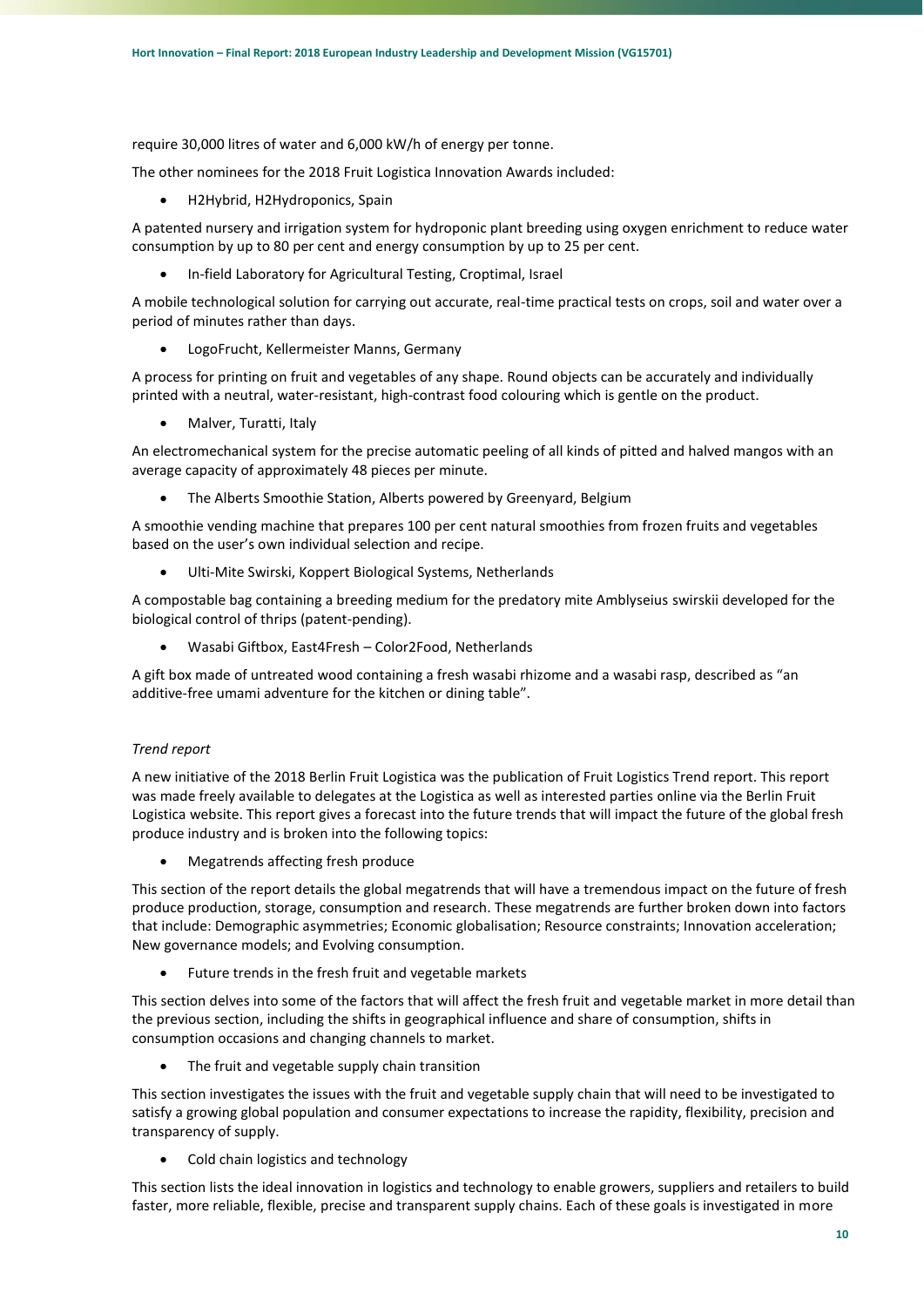detail, as well as case studies on examples where new technologies, innovations and processes have led to positive change.

The rise of online retail

This section looks at the rise in online retail as an avenue to market for producers and retailers, investigating the variety of online grocery retail options available, the implications of online retail to traditional 'bricks-and-mortar' and grocery retailers, as well as fresh producers.

Food service

This section is yet to be made available via the Berlin Fruit Logistica website.

These can be accessed via the links below.

- [Megatrends affecting fresh produce; Future trends in the fresh fruit and vegetable markets; and The fruit](https://www.fruitlogistica.de/media/fl/fl_dl_all/fl_dl_all_fachbesucher/Fruit_Logistica_Trend_Report_2018_Part1.pdf)  [and vegetable supply chain transition](https://www.fruitlogistica.de/media/fl/fl_dl_all/fl_dl_all_fachbesucher/Fruit_Logistica_Trend_Report_2018_Part1.pdf)
- [Cold chain logistics and technology](https://www.fruitlogistica.de/media/fl/fl_dl_all/fl_dl_all_fachbesucher/Fruit_Logistica_Trend_Report_2018_Part2.pdf)
- [The rise of online retail](https://www.fruitlogistica.de/media/fl/fl_dl_all/fl_dl_all_fachbesucher/Fruit_Logistica_Trend_Report_2018_Part3.pdf)

#### **Day 5: Friday 9 February**

#### *Berliner Groβmarkt and Berlin Fruit Logistica / free day*

The delegation braved the Berlin cold to make their way to the Berliner Groβmarkt, Berlin's fresh produce market located twenty minutes from the city centre, allowing for easy accessibility for buyers from central Berlin.

While the delegation was unable to get a guided tour through the market given the Berlin Fruit Logistica resulted in our usual tour guide being unavailable, the delegation was still fortunate enough to be able to walk through the market and speak with some of the traders at the many stalls that operate out of the market daily. The total floor space of the market is 85,000 square metres, with a total of 50 wholesalers stocking more than 500 varieties of fruit and vegetables. The Groβmarkt can handle 220,000 tonnes of produce per year through its 80 undercover loading docks, using 120 forklifts onsite.

During the visit to the market, the delegation was able to compare the market's operations with those in their respective home states. The delegates were impressed with the packaging and quality of numerous lines that they had not seen in Australia, as well as learning about the origin of produce available at the market, including Spain, Greece and as far as Israel. The delegation noted that a lot of effort had gone into packaging, which is considered a key focus for the fruit and vegetable companies selling produce to European consumers. It was also noted that produce stored at the market was stacked in balsa wood-like crates, which were not recommended for use in the local markets of the participating growers due to the damage they can cause produce.



*Image 3.*

*The Berliner Groβmarkt trading floor.*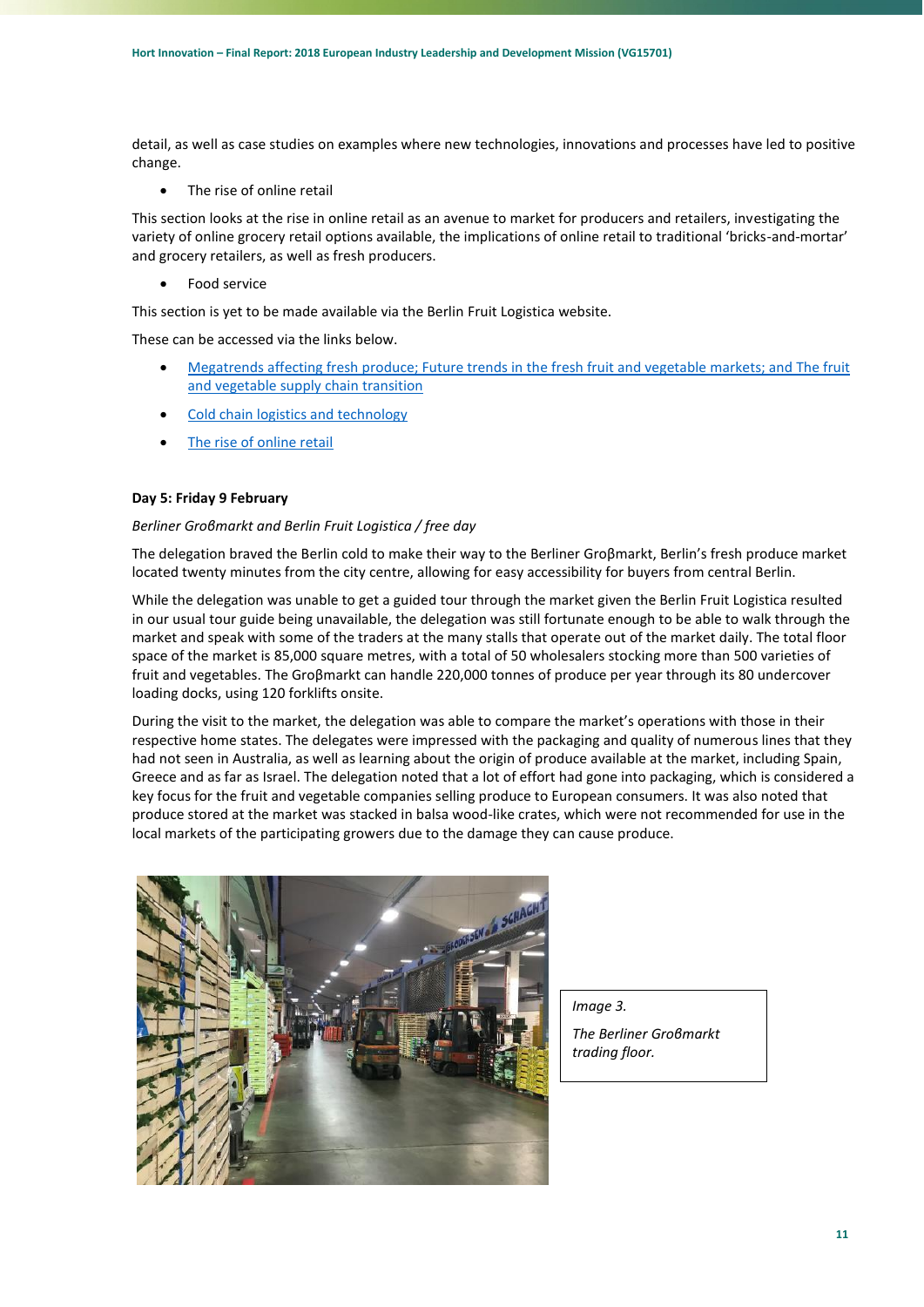At the conclusion of the market tour, the delegation had the option of returning to the Logistica for the third day or having a free day in Berlin. The delegation departed from the markets with greater insight into how fresh produce is traded in the wholesale market in Germany. The tour prompted much discussion with the delegation about how Berlin wholesale market and the produce and products it sold compared to Australian markets.

#### **Day 6: Saturday 10 February**

#### *Travel day*

The delegation travelled from Berlin to Rotterdam in the Netherlands.

#### **Day 7: Sunday 11 February**

#### *Rest afternoon*

The delegation had a day to recover from the previous day's travels.

#### **Day 8: Monday 12 February**

#### *Wageningen University, Rijk Zwaan and Koppert Cress*

#### *Wageningen University*

The delegation started the final day of industry visits with a tour of Wageningen University, which is one of the world's leading research institutions for the global horticulture and ag-robotic industries. The group was hosted by Janneke De Kramer, Wageningen Food and Biobased Research Postharvest Technology R&D Manager, who took the group on a facility tour of many of the university's research and development facilities. The group was provided a tour of the automated technology and robotics area, where they were shown prototypes of the latest in automated farm machinery, including an automated fruit picking machine that uses suction technology to pick fruit while limiting damage to the product.

The delegation was encouraged to ask questions about the latest research taking place at the university, and the host and various researchers that the group met during the day were generous with their time in sharing their expertise with the growers and eager to learn about the experiences of the Australian growers on the mission.

Due to confidentiality reasons, photos were not permitted during the tour of Wageningen University.

#### *Rijk Zwaan*

The next stop for the day was the global headquarters of Rijk Zwaan, one of the world's leading vegetable seed companies. The delegation was hosted by Rijk Zwaan Export Director Jan Omvlee, who took the group on a tour of the company's facilities, including Rijk Zwaan's proprietary seed technologies, including seed resistance technologies, as well as its seed germination facilities.



#### Image 4.

Delegates are given a presentation from Rijk Zwaan about the company's global operations and services.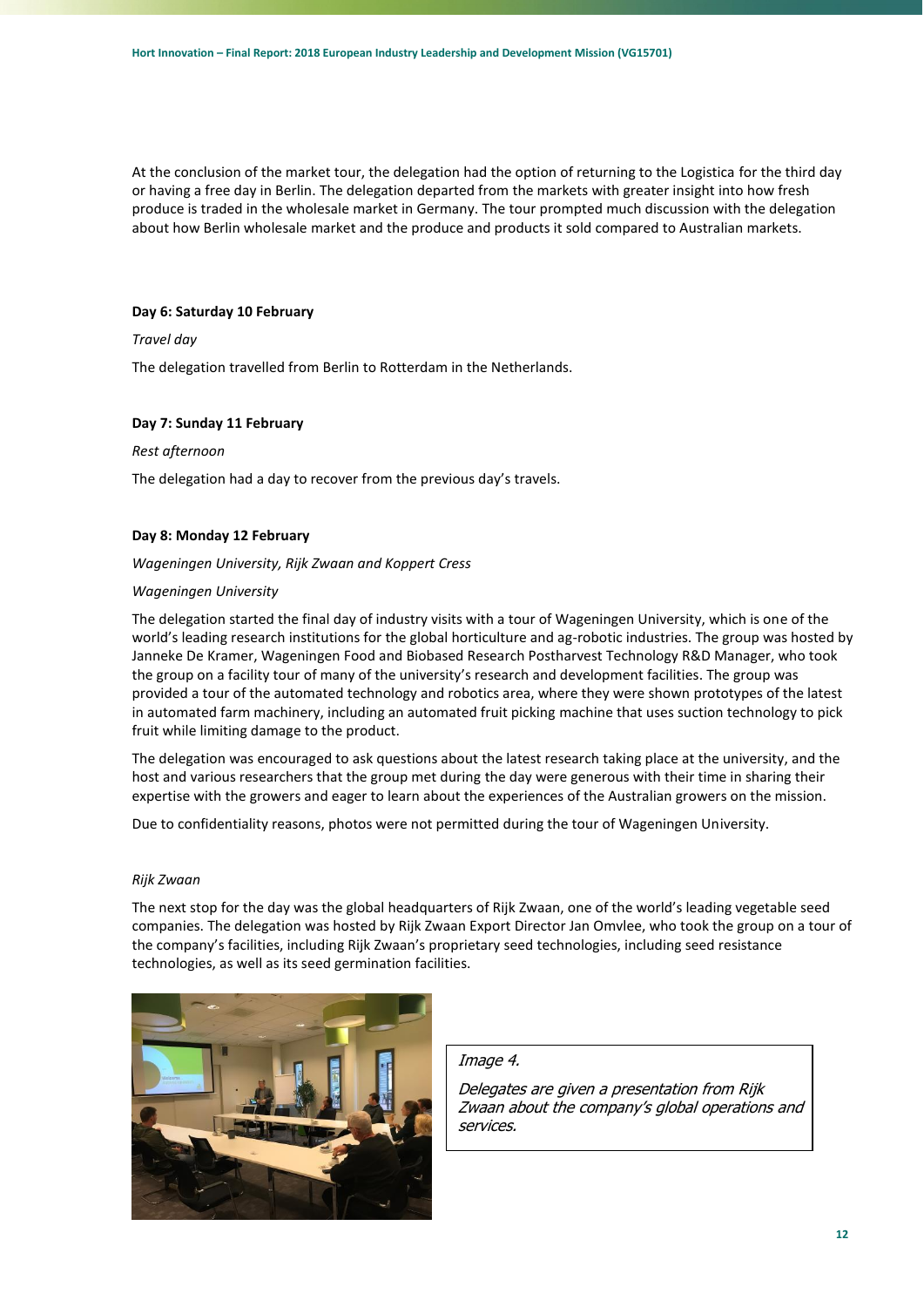Unfortunately photos were not permitted during the tour of the facilities.

#### *Koppert Cress*

The final stop for the delegation was Koppert Cress, one of the world's most innovative vegetable producers. Koppert Cress produces microgreens and has built a brand and marketing campaign that has set them apart as a premium producer that sells to high-end Michelin star chefs.

The delegation was hosted by Stijn Baan, who provided an in-depth presentation on the company's history and values in producing high quality niche vegetable products. The delegation was also given a tour of Koppert Cress' facilities, having a chance to look at its innovative micro herb production practices and learning about the company's focus on marketing and its different channels to market (all of which are for the food service industry). The group was highly interested on the company's strong focus on marketing and establishing a strong niche market for its unique products.

#### **Day 9: Tuesday 13 February**

#### *Travel day*

The participants had some free time in the morning and afternoon before flying back home that night.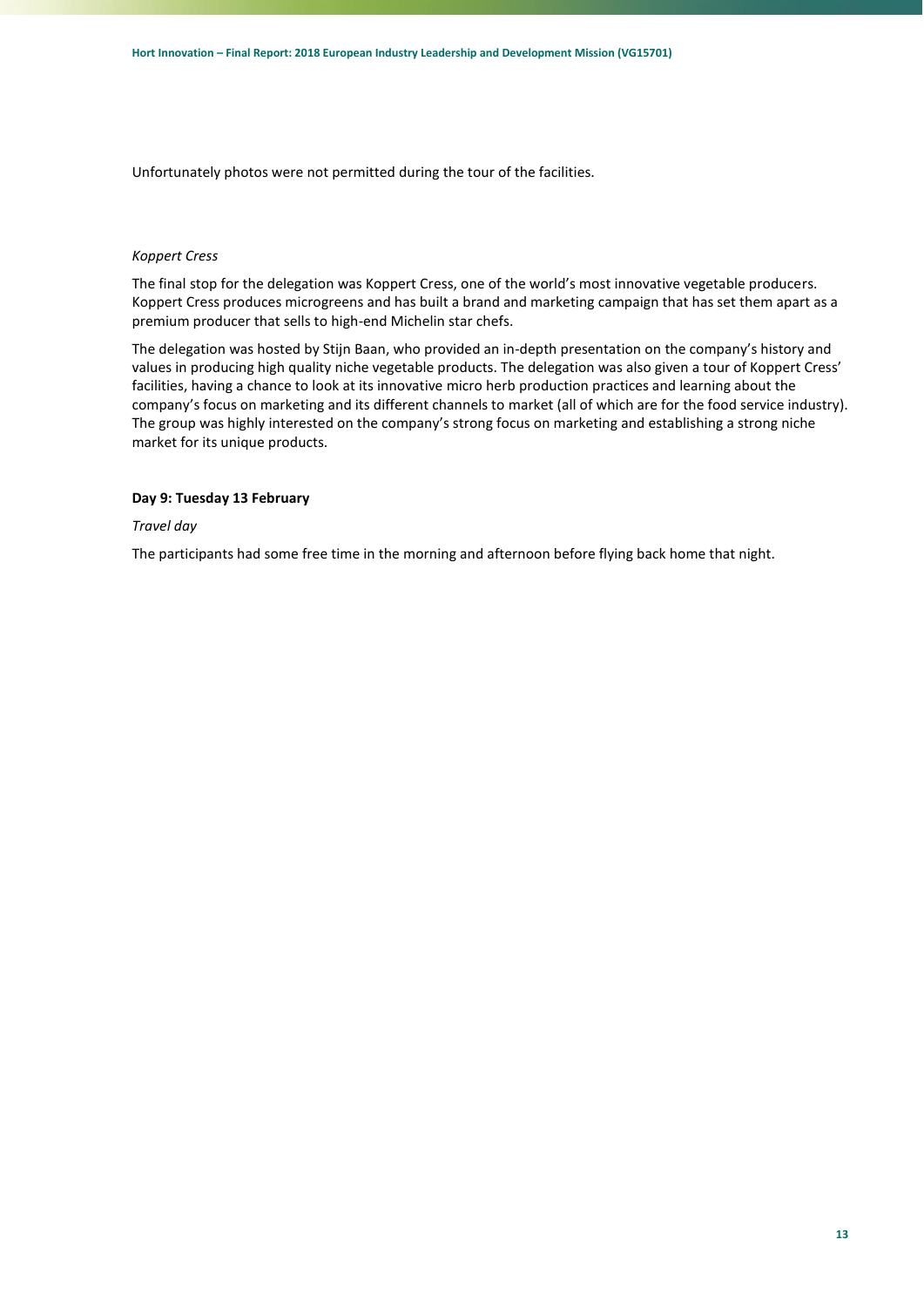# <span id="page-13-0"></span>**Outputs**

Since the conclusion of the mission, delegates have been required to share knowledge and networks gained from the mission with other growers through local grower networks, face-to-face discussions with their peers and any other opportunities to disseminate the information learned from the mission.

Participants each completed an evaluation form that outlined their thoughts on the mission, including feedback from each day of the trip. This will be used to ensure all future missions are organised and coordinated as effectively as possible in accordance to participant feedback.

AUSVEG has actively invited participants to attend industry and networking events to help disseminate the valuable information through different key stakeholders in the vegetable industry. This includes an invitation to attend Hort Connections 2018, the biggest horticultural event in Australian horticulture and the largest group of vegetable growers under the one roof, to provide as many growers with the opportunity to network and gain an understanding of what new technology and machinery is available. This event is organised by AUSVEG and is the optimum opportunity to disseminate the knowledge learned from the mission to other growers – an opportunity to present the findings from the mission at the AUSVEG Booth at the Hort Connections trade show will be made available to participants.

AUSVEG will publish a comprehensive article in the May/June edition of *Vegetables Australia*, detailing the objectives and outcomes of the mission, and providing a summary of the information and knowledge gathered. *Vegetables Australia* is the most widely distributed magazine in Australian horticulture, received by approximately 5,500 industry members. The publication of an article in this magazine will help to ensure that the knowledge and information gained by participants is available to all members of the Australian vegetable industry. An article on the mission also appeared in th[e AUSVEG Weekly Update published on 20 February](https://ausveg.com.au/articles/australian-growers-learn-mission-europe/) detailing the activities that took place; the article was distributed to around 3,500 growers and industry members.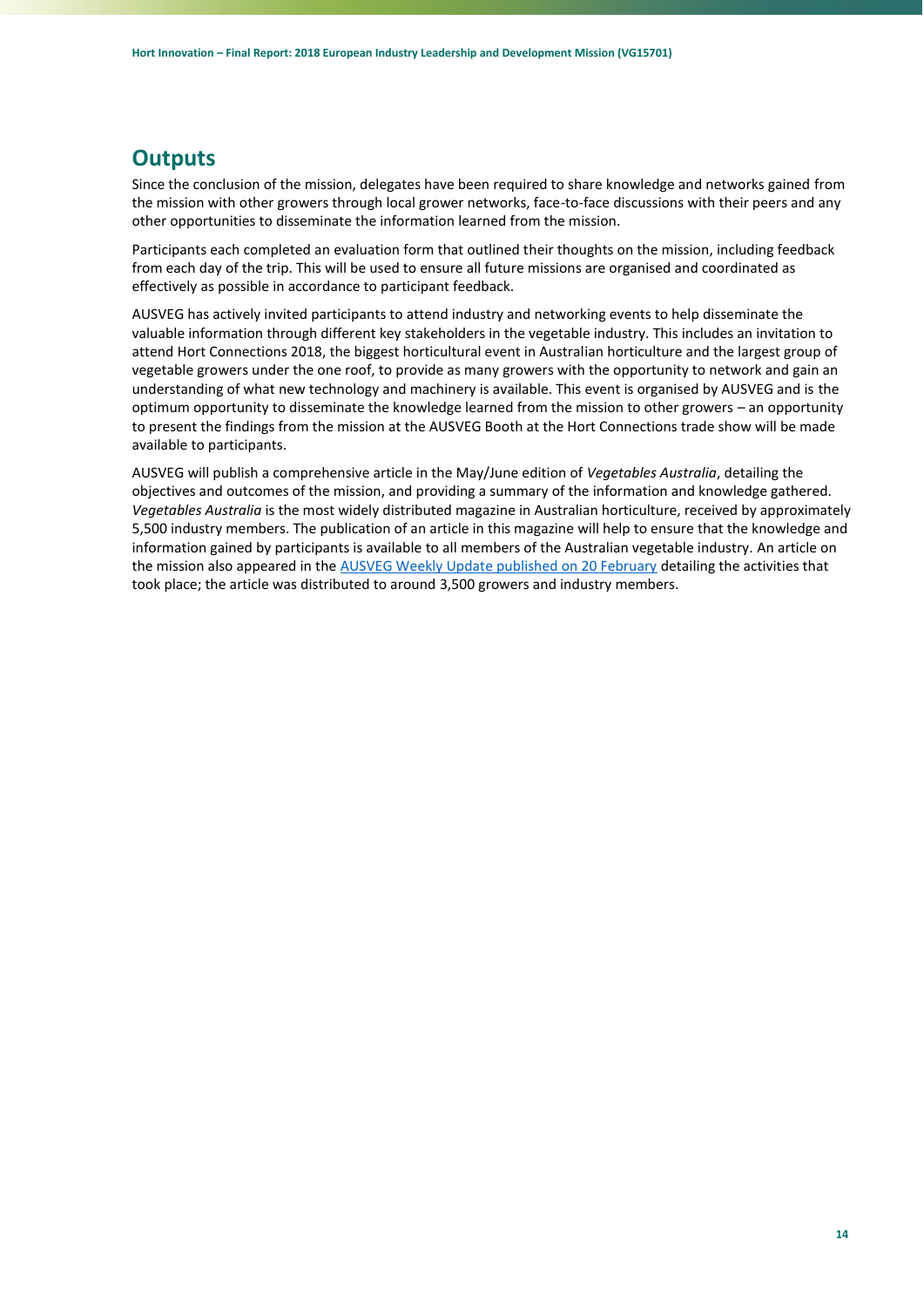### <span id="page-14-0"></span>**Outcomes**

The 2018 European Industry Leadership and Development Mission successfully provided eight Australian vegetable levy payers with an invaluable opportunity to attend the world's leading fresh produce trade show, as well as some of Europe's leading agribusinesses and research institutions to investigate the latest in international growing production practices and technologies currently implemented around the world.

Giving Australian vegetable growers access to worldwide industry knowledge through attending the Berlin Fruit Logistica, as well as visiting the Berliner Groβmarkt and Dutch companies Koppert Cress, Rijk Zwaan and Wageningen University offered participants the ability to increase existing industry networks and gain new insights into growing production and technologies and innovations that are being used and researched overseas. The learnings from the mission can be adopted by the participating growers to increase the efficiency and productivity of their growing operations. The widespread dissemination of these learnings can also help ensure that the wider Australian vegetable industry can benefit from the as well as ensuring the Australian vegetable industry is using the latest and most efficient technologies and processes through the dissemination of these learnings to the wider industry.

While attending the Berlin Fruit Logistica, participants attended a number of presentations, meetings and networking events. This gave the group exposure to influential contacts from leading international businesses and allowed them to increase their knowledge of global horticulture trends to ensure Australian horticulture is at the forefront of the international horticultural industry.

Participants have returned to Australia with a wealth of knowledge that can be used to improve their businesses and can be disseminated to fellow growers throughout Australia to help improve the overall viability of the national industry.

It was recognised that the mission was a highly rewarding experience and that all Australian growers should be encouraged to attend. The opportunity to gain an international perspective and get an insight into the research and development taking place in Europe allowed the growers to think of how they can change and update their practices on their own farms.

As a result of levy investment, participants gained a better understanding of the ways they can improve on-farm practices and develop their skills, and were inspired with new innovations and ideas to advance and grow the vegetable industry. This reflects a selection of the outcomes identified in the Vegetable Strategic Investment Plan 2017-21.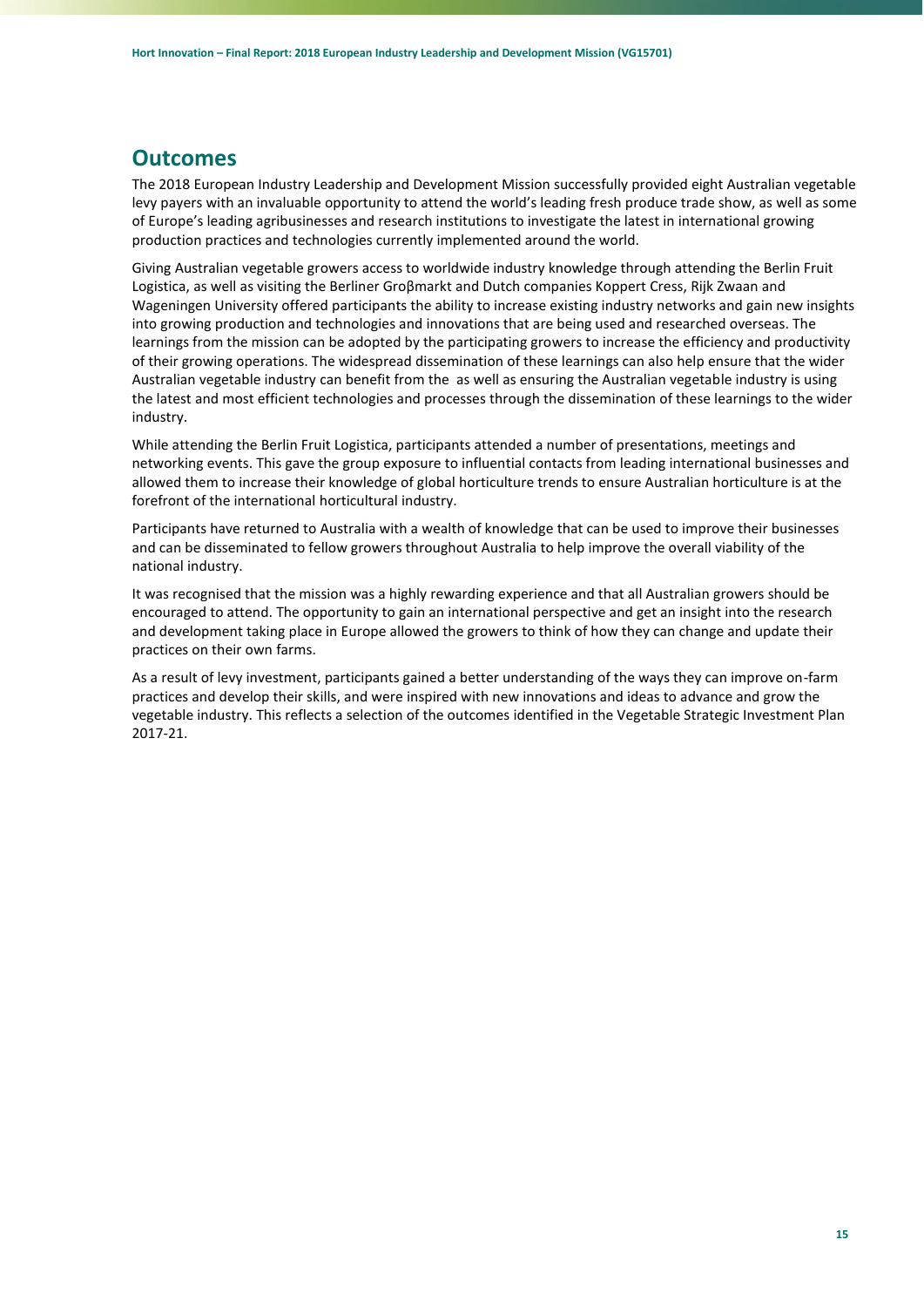### <span id="page-15-0"></span>**Monitoring and evaluation**

Participants were asked to share their thoughts and feedback at the end of each day through the evaluation form. These evaluation forms can be used to determine the effectiveness of the mission and help to shape future missions to Europe. The below quotes provide a sample of the feedback received and have been extracted from the evaluation forms:

- "Experiencing the Berlin Fruit Logistica and the size and how it was organised it was, as well as the visit to Koppert Cress in Holland was a highlight."
- "Fruit Logistica attendance gave me a lot of exposure to specific processing machinery that I was not expecting."
- "Meeting other growers and networking … seeing the latest in innovations at Fruit Logistica."
- "Fruit Logistica, Koppert Cress and networking were the best parts."
- "The networking and meeting new people [with other members of the mission] this has also increased our exposure and can see increase of sales – enjoyed it greatly."
- "Spending time with a group of growers, getting to know them and their operations better, being able to exchange ideas and discuss challenges faced on farm … I would definitely recommend the tour to other growers for all the reasons explained above."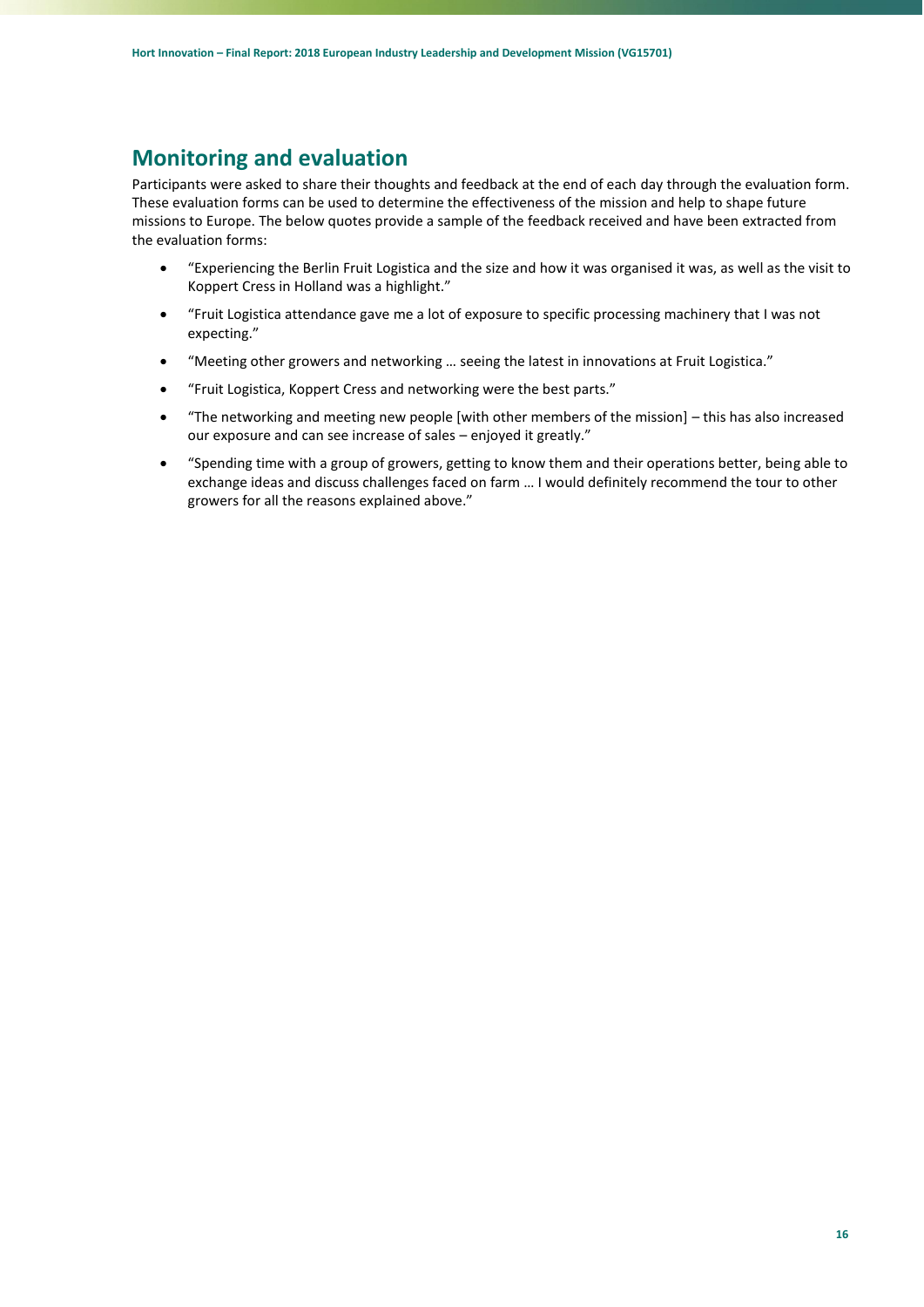# <span id="page-16-0"></span>**Recommendations**

Based on feedback from participants and observations made during the mission, the following recommendations are provided.

- All Industry Leadership and Development Missions (specifically the United States, European, Women in Horticulture and Young Grower missions) should be combined into one project to streamline reporting requirements and the development of tours.
- Introduce compulsory requirements for participants to attend the mission to ensure information and learnings from the tour are better disseminated to the wider industry. This can include short, individual presentations to the group on what the participants' main findings were at the conclusion of the mission (prior to departure), as well as the requirement to contribute to industry communications (magazines, newsletters etc.) and present at one or more industry seminars upon their return to Australia.
- To ensure the mission is beneficial to all parties, include a thorough vetting process for participant selection and ensure the visits organised are well aligned with participants' backgrounds.
- Accommodation budget should be increased slightly to ensure that the delegation can stay in adequate accommodation. As the prices of hotels in Berlin is significantly higher than normal due to Fruit Logistica, some additional budget would be good to ensure that the standard of accommodation meets the expectations of growers.
- The addition of The Netherlands onto the itinerary was well received by delegates. Due to the long distances travelled for Fruit Logistica, it is recommended that additional visits be added in The Netherlands or other European countries to maximise the exposure for Australian growers.
- A tour app should be created for all Industry Development Missions that could replace booklets provided to delegates. The same app could be used for all missions with the details updated for each one. Use of the booklets was minimal on this trip.
- Investigate the potential for more grower input on future grower tour itineraries.

The evaluation form also included a prompt for ideas/technology that would be suitable to submit as a concept to Hort Innovation to be reviewed by the Vegetable Strategic Investment Advisory Panel. Participants' suggestions are outlined below:

- Research into developing tray sealing equipment.
- Weed sensoring for manual cultivation to reduce chemical use.
- Steam weeding as a sustainable, non-chemical way for removing weeds.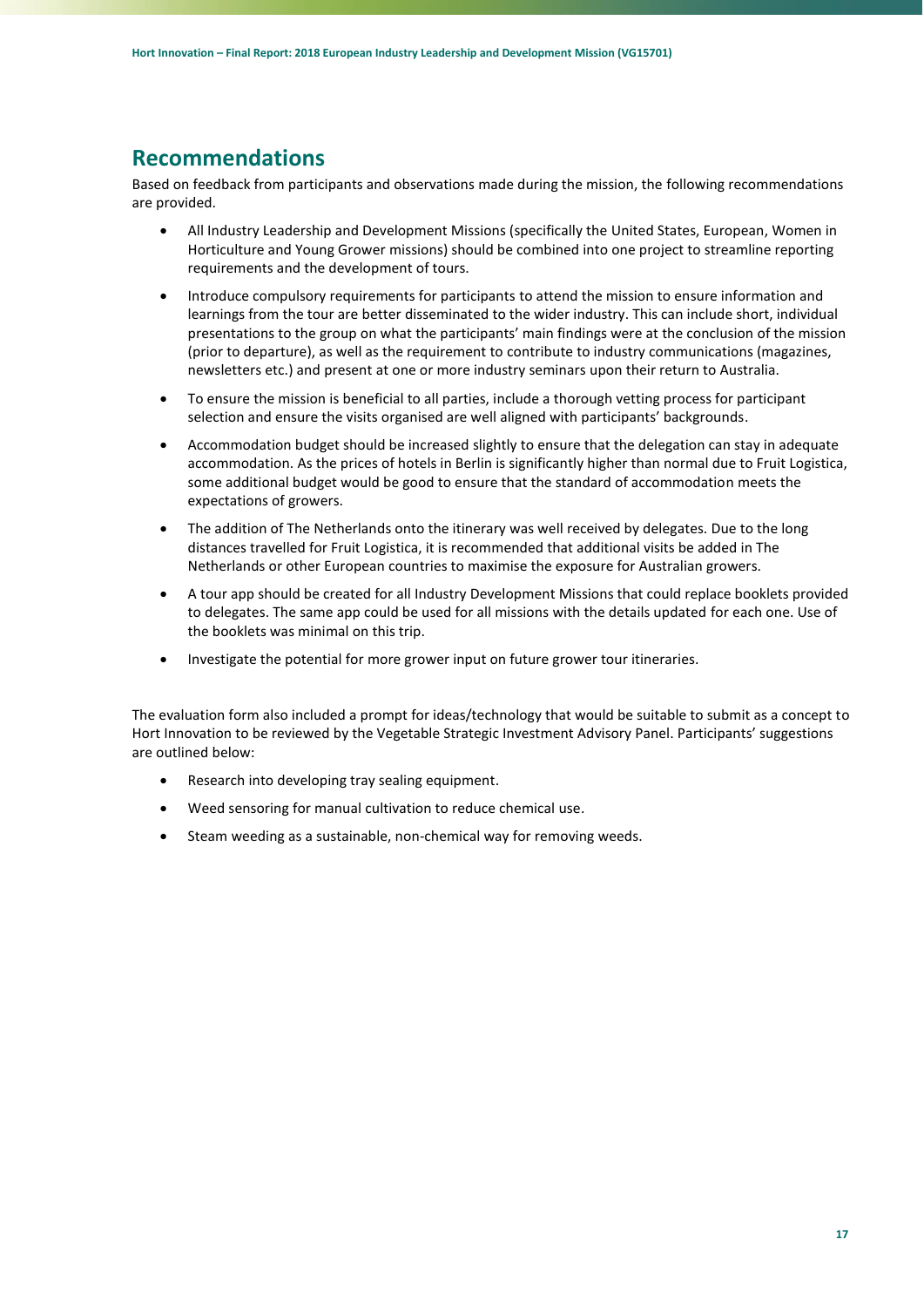# <span id="page-17-0"></span>**Refereed scientific publications**

None to report.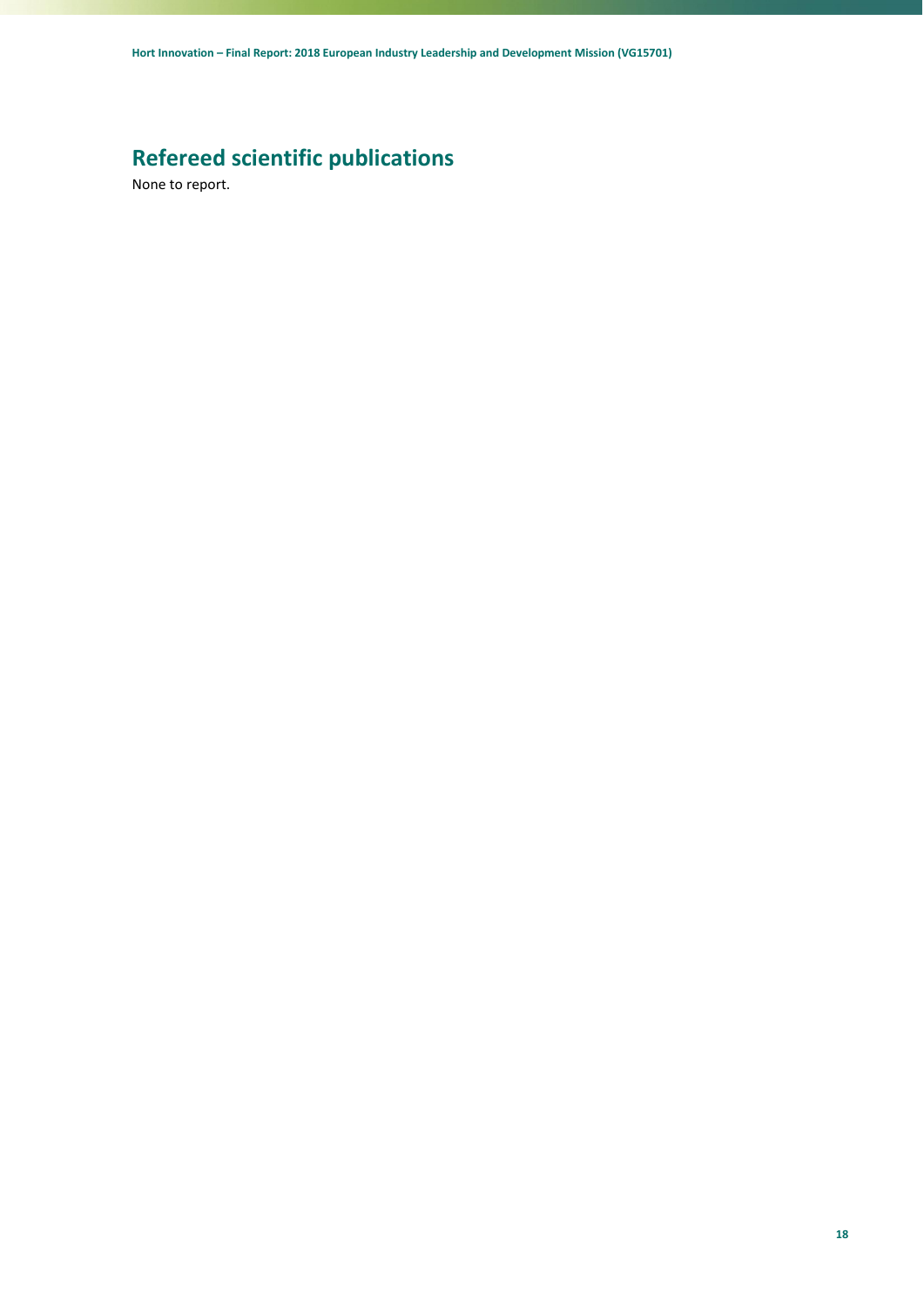# <span id="page-18-0"></span>**Intellectual property, commercialisation and confidentiality**

No project IP, project outputs, commercialisation or confidentiality issues to report.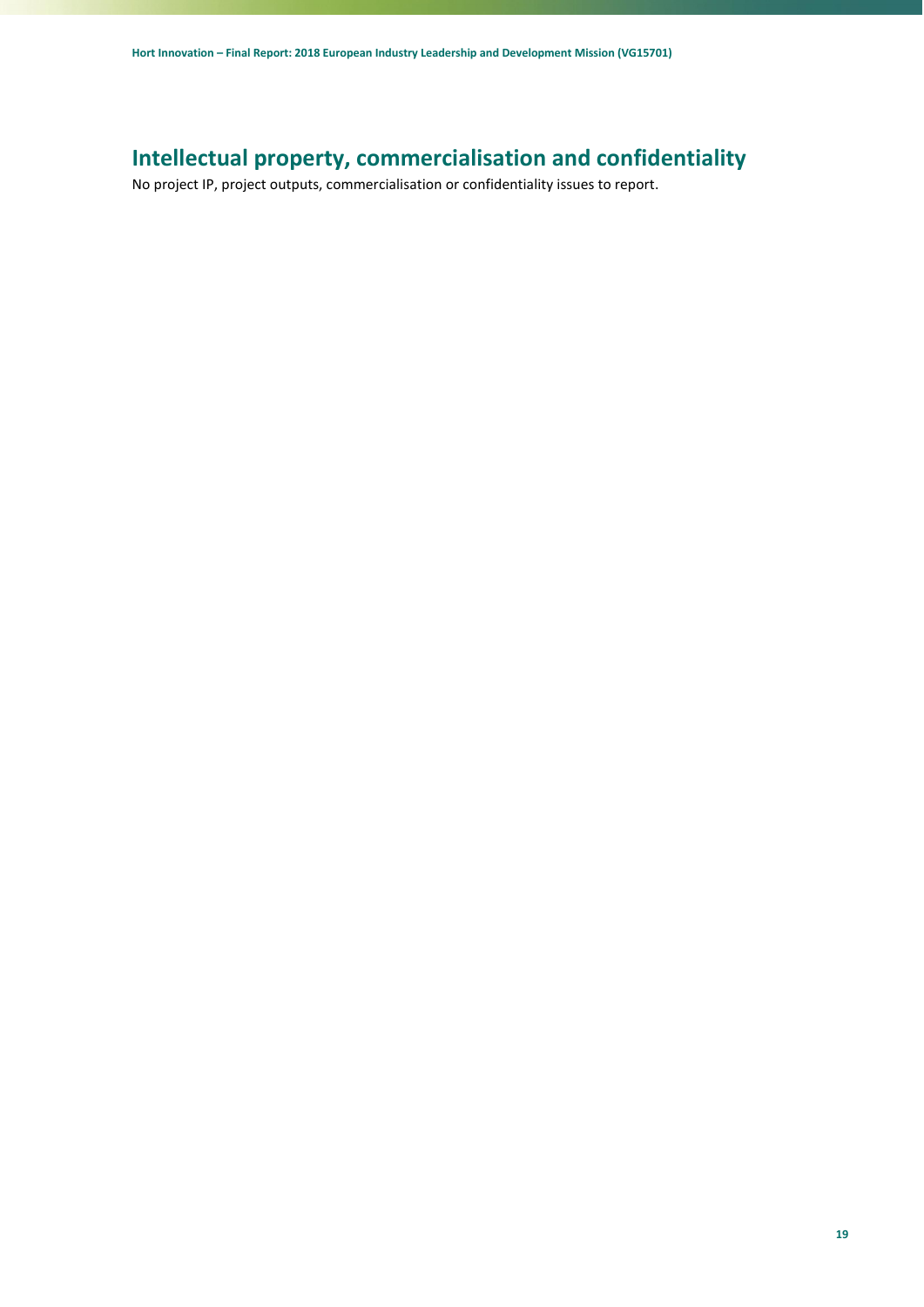# <span id="page-19-0"></span>**Acknowledgements**

The 2018 European Industry Leadership and Development Mission was the third study mission from project VG15701, which is a strategic levy investment using the Hort Innovation Vegetable Fund. The mission was funded by Hort Innovation using the vegetable research and development levy, contributions from Australian vegetable growing businesses and contributions from the Australian Government.

The mission, including Berlin Fruit Logistica registration, travel, accommodation and meetings, were organised by AUSVEG Ltd.

Thanks must go to all businesses that hosted the AUSVEG group during the Berlin Fruit Logistica, including Bayer, Syngenta, Rijk Zwaan, Koppert Cress and the Produce Marketing Association, as well as the many growers and business managers who spoke to participants during the event. Thanks must also go to the Berliner Groβmarkt, Rijk Zwaan, Wageningen University and Koppert Cress for accommodating the group and taking the time to offer extensive and comprehensive tours of their operations.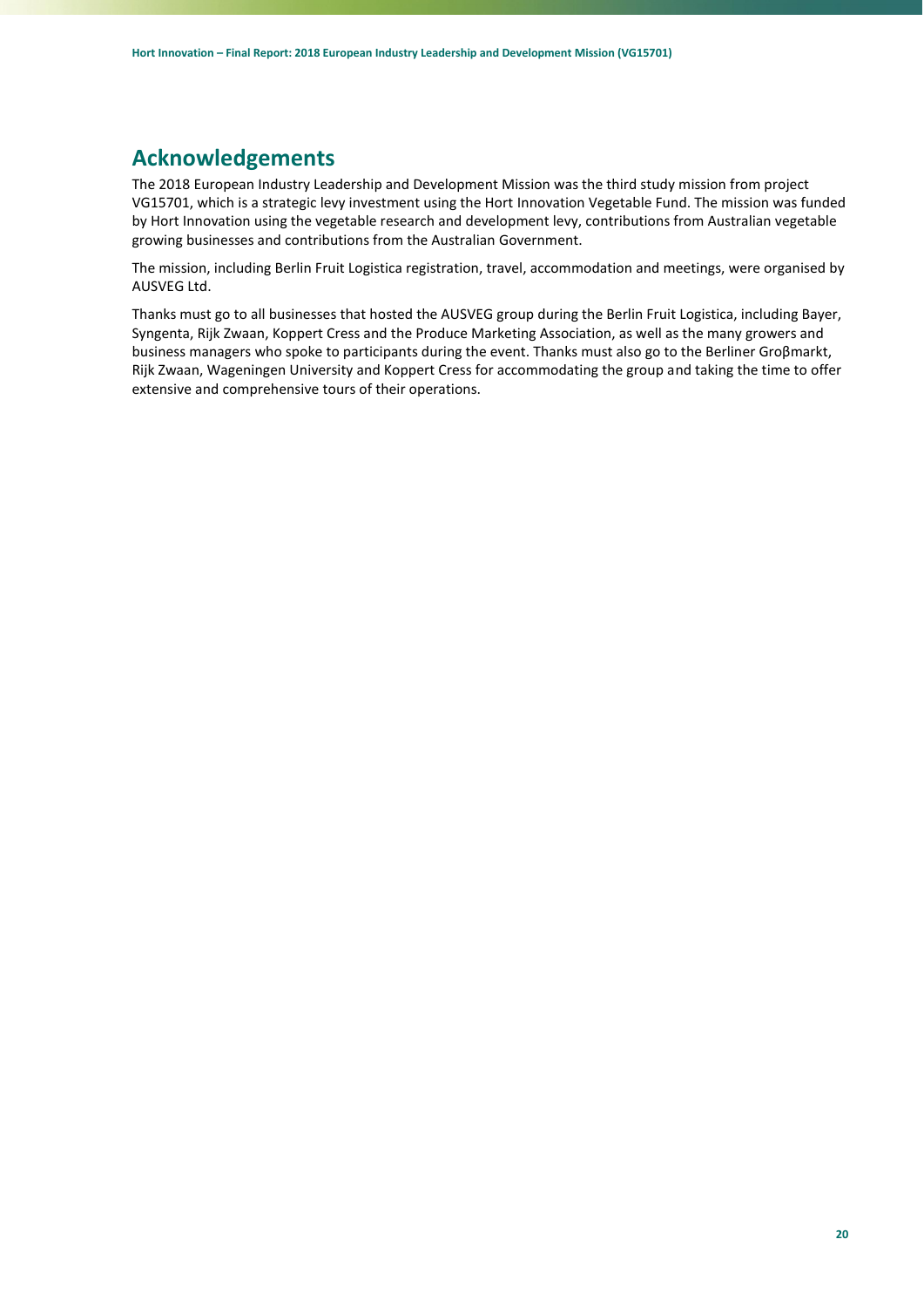# <span id="page-20-0"></span>**Appendices**

| <b>Name</b>           | <b>Company</b>               | <b>Position</b>           | <b>State</b> |
|-----------------------|------------------------------|---------------------------|--------------|
| <b>Rick Butler</b>    | <b>Butler Market Gardens</b> | <b>CEO</b>                | <b>VIC</b>   |
| Tony Croft            | Arahura Farms                | <b>Managing Director</b>  | <b>VIC</b>   |
| Gary Spotswood        | Mt Alma Fresh Organics       | Owner                     | <b>QLD</b>   |
| Ryan McLeod           | Dicky Bill Australia         | Director                  | QLD          |
| Daniel Quattrocchi    | Monika's Organics            | Manager                   | SA           |
| <b>Andrew Dewar</b>   | Pilton Valley Produce        | <b>Managing Director</b>  | <b>QLD</b>   |
| <b>Bill Bulmer</b>    | <b>Bulmer Farms</b>          | Director                  | <b>VIC</b>   |
| Marie-Astrid Ottenhof | <b>Schreurs and Sons</b>     | <b>Technical Director</b> | <b>VIC</b>   |
| Nathan McIntyre       | <b>AUSVEG Ltd</b>            | <b>Mission Leader</b>     | <b>VIC</b>   |

### **Appendix 1: Mission participants**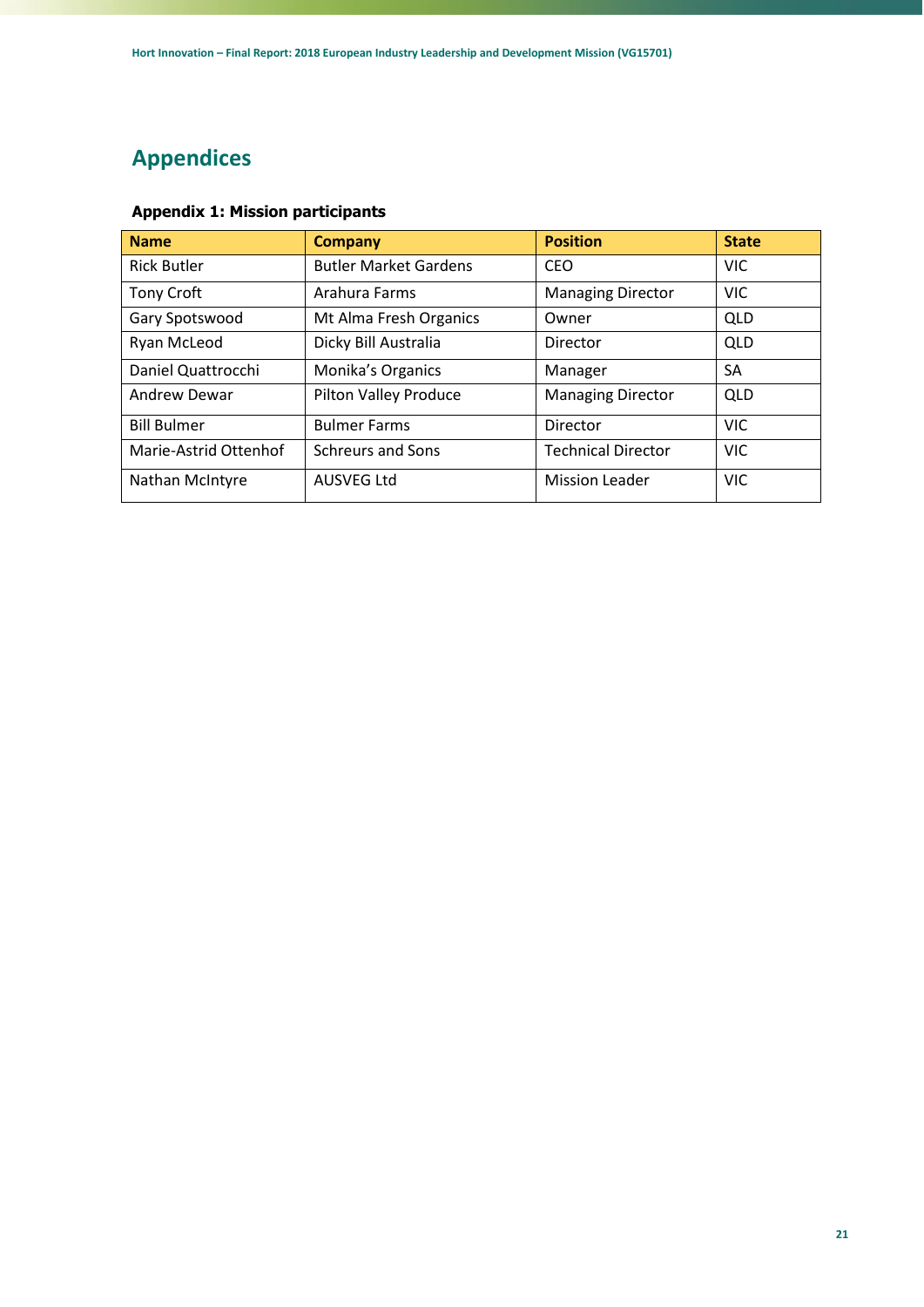| DAY <sub>1</sub>                   | Local Departure City* - Dubai - Heathrow - Berlin                 |
|------------------------------------|-------------------------------------------------------------------|
| Monday 5/<br>Tuesday 6<br>February | Depart - Local Departure City - Dubai (arrive Tuesday 6 February) |
|                                    | *Depending on City of participants                                |
| DAY <sub>2</sub>                   | <b>Arrive in Berlin</b>                                           |
|                                    |                                                                   |
| Tuesday 6<br>February              | Arrive in Berlin in afternoon                                     |
|                                    | Check into hotel, rest time                                       |
|                                    | Group dinner will be organised for the evening.                   |
|                                    |                                                                   |
|                                    | Hotel:                                                            |
|                                    | Park Inn by Radisson Berlin Alexanderplatz                        |
|                                    | Alexanderplatz 7 Berlin Germany (DEU) 10178                       |
|                                    | <b>Germany</b>                                                    |
|                                    |                                                                   |
| Day 3                              | <b>Berlin Fruit Logistica</b>                                     |
| Wednesday                          | 07:30 - Breakfast at hotel                                        |
| 7 February                         |                                                                   |
|                                    | 09:00-17:00 - Berlin Fruit Logistica                              |
|                                    |                                                                   |
|                                    | 20:00 - Group dinner                                              |
|                                    |                                                                   |
|                                    | Hotel:                                                            |
|                                    | Park Inn by Radisson Berlin Alexanderplatz                        |
|                                    | Alexanderplatz 7 Berlin Germany (DEU) 10178                       |
|                                    | <b>Germany</b>                                                    |
| Day 4                              | <b>Berlin Fruit Logistica</b>                                     |
|                                    |                                                                   |
| Thursday 8<br>February             | 07:30 - Breakfast at Hotel (included)                             |
|                                    | 09:00-17:00 - Berlin Fruit Logistica                              |
|                                    |                                                                   |
|                                    | 16:00-18:00 - PMA networking reception (Hall 23, C.1)             |

### **Appendix 2: Itinerary**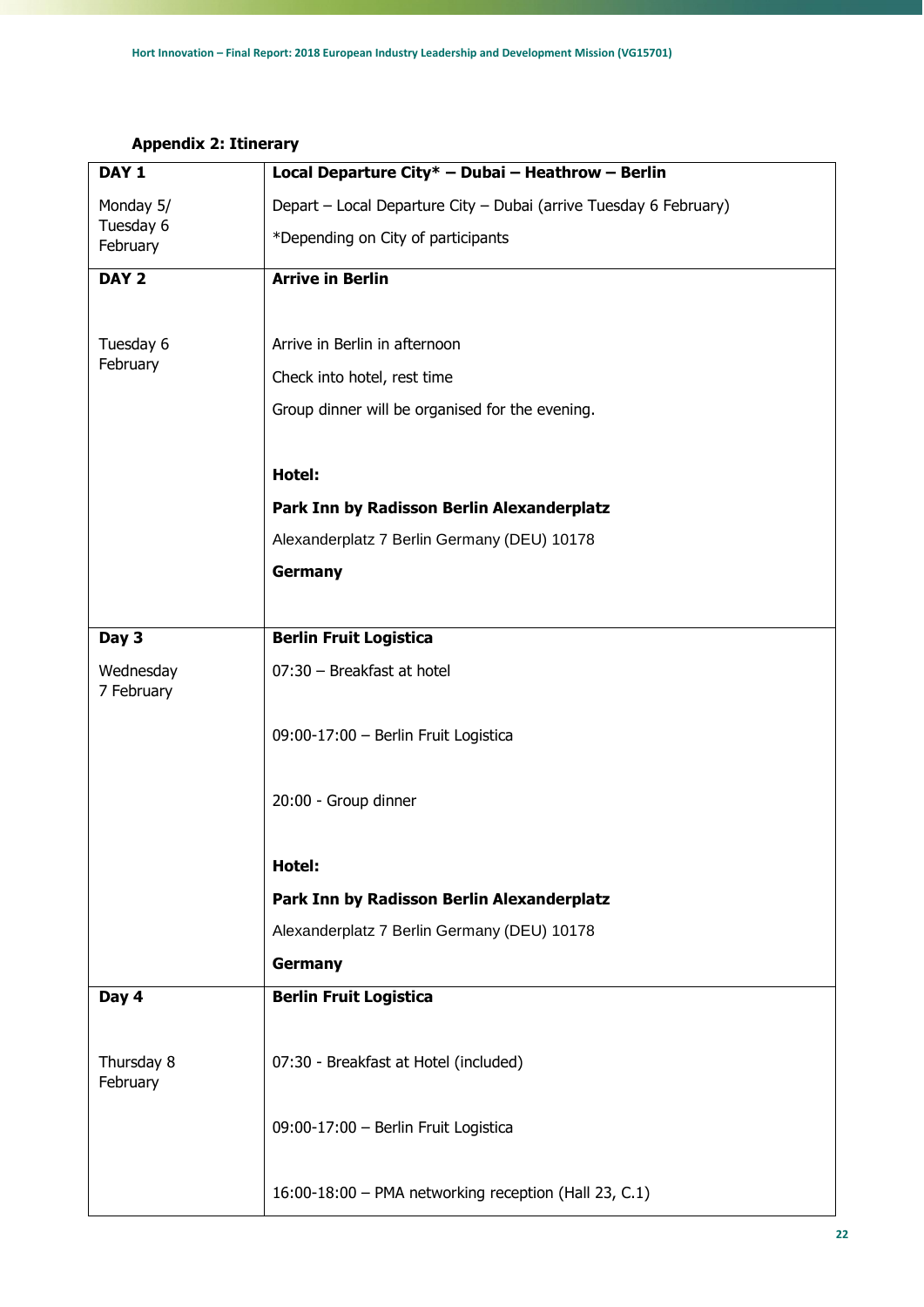|                         | 20:00 - Group Dinner                                                                                                                                     |
|-------------------------|----------------------------------------------------------------------------------------------------------------------------------------------------------|
|                         | Hotel:                                                                                                                                                   |
|                         | Park Inn by Radisson Berlin Alexanderplatz                                                                                                               |
|                         | Alexanderplatz 7 Berlin Germany (DEU) 10178                                                                                                              |
|                         | <b>Germany</b>                                                                                                                                           |
| DAY <sub>5</sub>        | <b>Berlin Fruit Logistica</b>                                                                                                                            |
| Friday 9<br>February    | 07:30 - Breakfast at Hotel                                                                                                                               |
|                         | 09:00-17:00 - Berlin Fruit Logistica                                                                                                                     |
|                         | $20:00$ - Group dinner                                                                                                                                   |
|                         | Hotel:                                                                                                                                                   |
|                         | Park Inn by Radisson Berlin Alexanderplatz                                                                                                               |
|                         | Alexanderplatz 7 Berlin Germany (DEU) 10178                                                                                                              |
|                         | <b>Germany</b>                                                                                                                                           |
| DAY <sub>6</sub>        | Market tour + Travel to Rotterdam                                                                                                                        |
|                         | Approx times (based on 2017):                                                                                                                            |
| Saturday 10<br>February | $06:30 - bus$ departs from hotel                                                                                                                         |
|                         | 06:50 - Arrival at Markets - Beusselstrasse 44 N-Q 10553 Berlin                                                                                          |
|                         | Fruit & Vegetable section of the Berlin Wholesale Markets. [Tel: 030<br>395 50 07]                                                                       |
|                         | 08:00 - Bus departs from Markets and returns group to hotel.                                                                                             |
|                         | This huge wholesale fruit and vegetable market consists of many<br>wholesale distributors supplying groceries and markets in the greater<br>Berlin area. |
|                         | 14:35 - 15:55 - Fly to Amsterdam KL1862                                                                                                                  |
|                         | 16:30 - Transfer to hotel                                                                                                                                |
|                         | Hotel:                                                                                                                                                   |
|                         | Rotterdam Marriott Hotel                                                                                                                                 |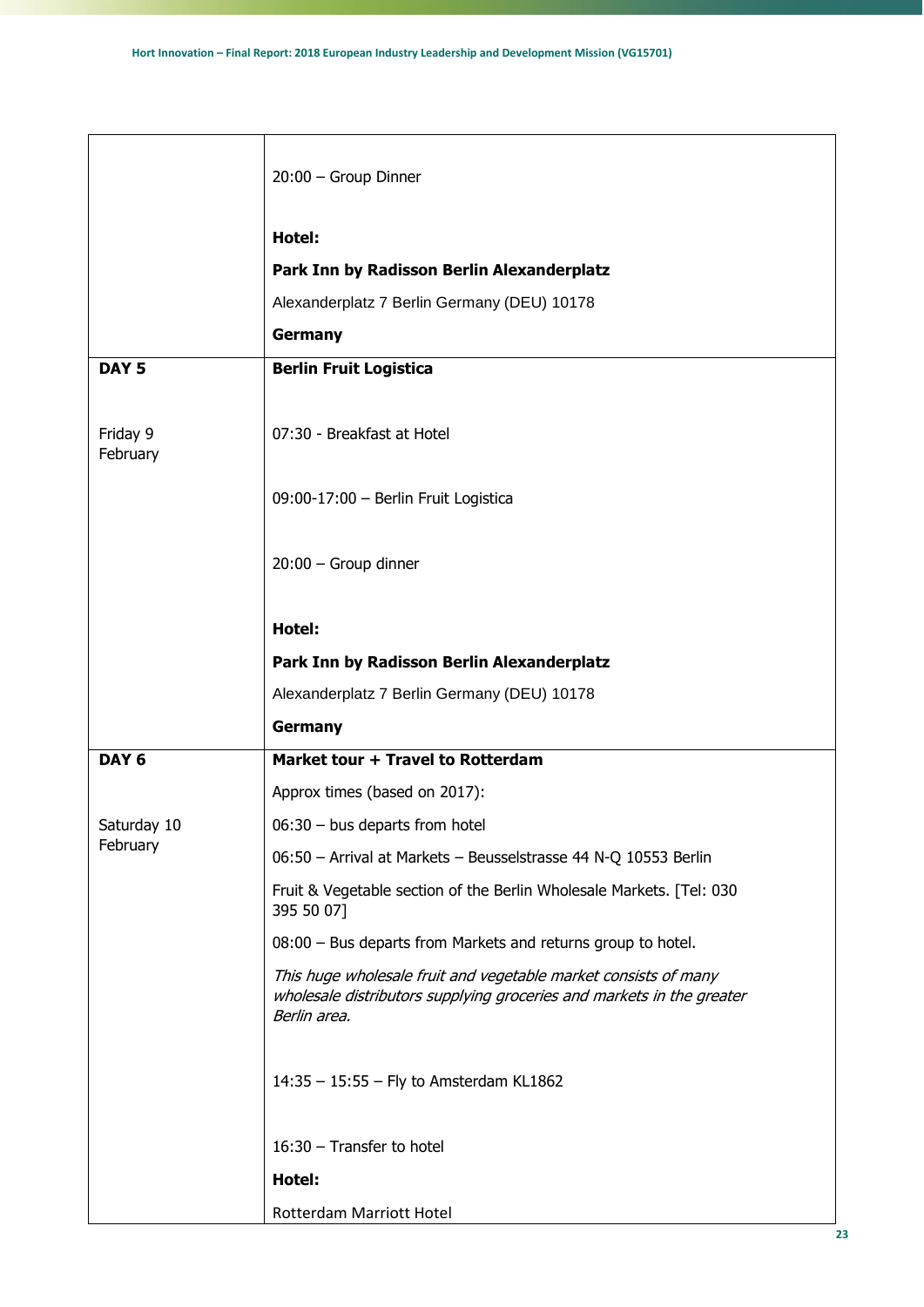|                       | Weena 686<br>3012 CN Rotterdam, Netherlands                                                |
|-----------------------|--------------------------------------------------------------------------------------------|
|                       | Phone: +31 10 430 2000                                                                     |
| DAY <sub>7</sub>      | <b>Rest day</b>                                                                            |
|                       | Free day in Rotterdam                                                                      |
| Sunday 11             |                                                                                            |
| February              | Hotel:                                                                                     |
|                       | Rotterdam Marriott Hotel                                                                   |
|                       | Weena 686                                                                                  |
|                       | 3012 CN Rotterdam, Netherlands<br>Phone: +31 10 430 2000                                   |
|                       |                                                                                            |
| Day 8                 | <b>Netherlands tours</b>                                                                   |
|                       | 08:30-10:00 - Drive to Wageningen University                                               |
| Monday 12<br>February | 10:00-12:00 - Tour Wageningen University (Bornse Weilanden 9, 6708                         |
|                       | WG Wageningen, Building 118) Matthijs Montsma +31 0 317 48 70 13                           |
|                       | $12:00-13:00$ - Lunch                                                                      |
|                       | 13:00-14:30 Drive to Koppert Cress                                                         |
|                       | 14:30-16:00 Tour Koppert Cress (De Poel 1, 2681MB Monster) Tara<br>Vester +31 6 274 250 76 |
|                       | 16:00-16:30 Travel to Rijk Zwaan                                                           |
|                       | 16:30-17:30 Rijk Zwaan tour                                                                |
|                       | 20:00 - Group Dinner                                                                       |
|                       | Hotel:                                                                                     |
|                       | Rotterdam Marriott Hotel                                                                   |
|                       | Weena 686<br>3012 CN Rotterdam, Netherlands                                                |
|                       | Phone: +31 10 430 2000                                                                     |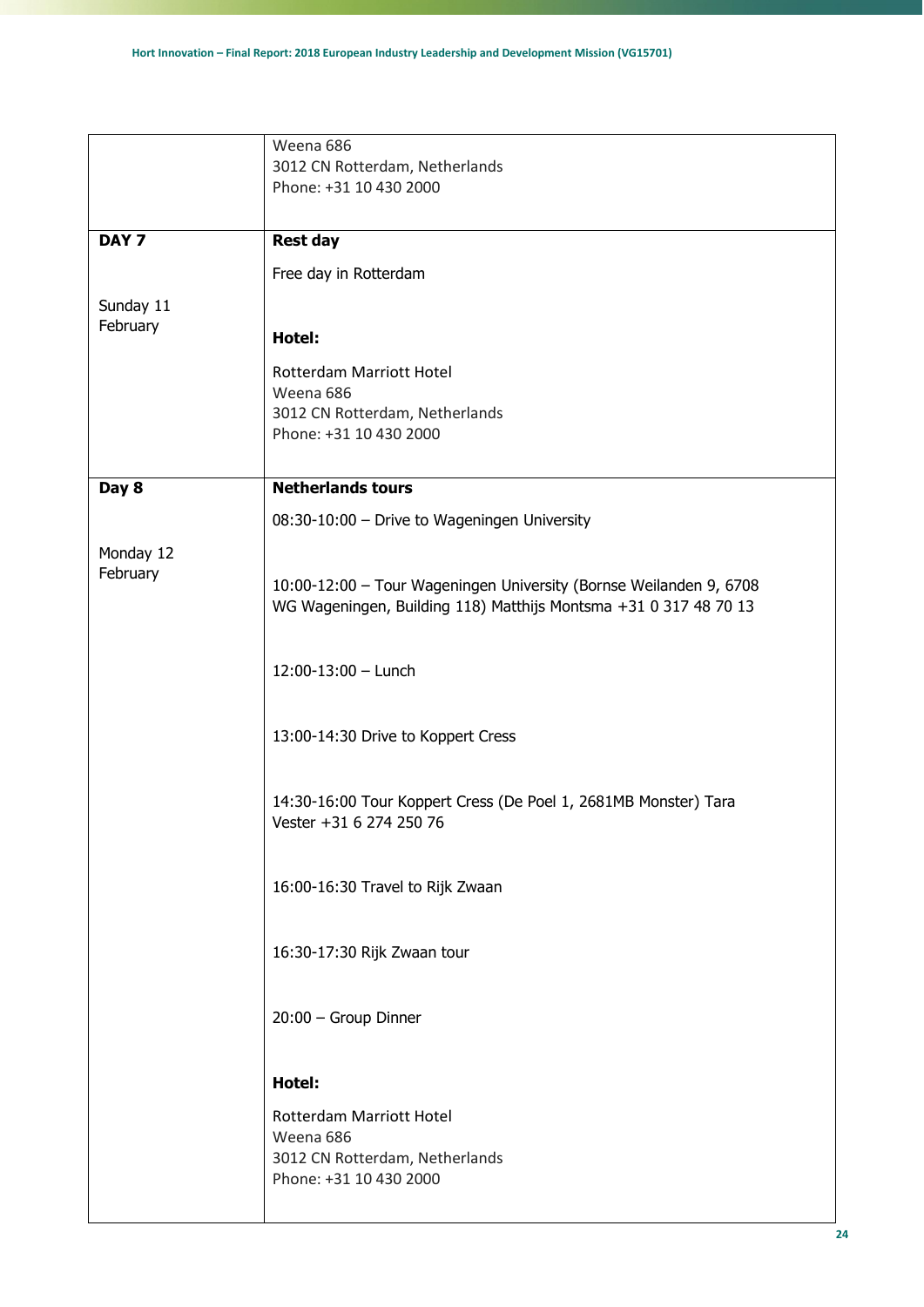| Day 9             | <b>Flight home</b>            |
|-------------------|-------------------------------|
| Tuesday 13<br>Feb | Free day depending on flight. |